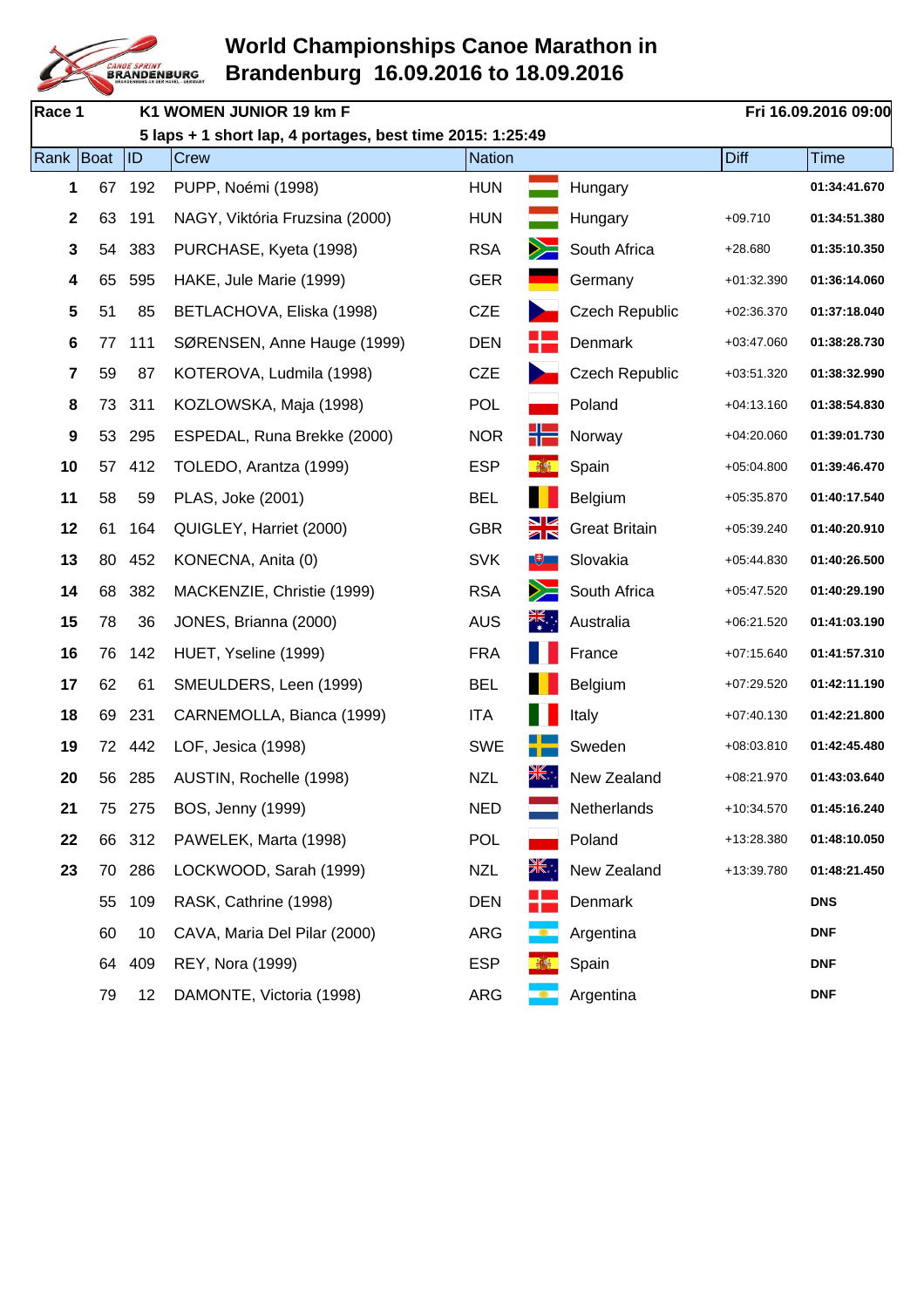

| Race 2      |     |         | C1 WOMEN 19 km F                                          |               |                |          |              | Fri 16.09.2016 09:05 |
|-------------|-----|---------|-----------------------------------------------------------|---------------|----------------|----------|--------------|----------------------|
|             |     |         | 5 laps + 1 short lap, 4 portages, best time 2015: 1:40:37 |               |                |          |              |                      |
| Rank Boat   |     | ID      | <b>Crew</b>                                               | <b>Nation</b> |                |          | <b>Diff</b>  | Time                 |
| 1           | 537 | 188     | LAKATOS, Zsanett (1996)                                   | <b>HUN</b>    |                | Hungary  |              | 01:46:45.560         |
| $2^{\circ}$ | 535 | 140     | CAILLERETZ, Julie (1996)                                  | <b>FRA</b>    |                | France   | $+54.960$    | 01:47:40.520         |
| 3           |     | 540 555 | BABAK, Liudmyla (1997)                                    | <b>UKR</b>    |                | Ukraine  | $+02:11.520$ | 01:48:57.080         |
| 4           | 538 | 258     | TSUBOTA, Megumi (1990)                                    | <b>JPN</b>    |                | Japan    | $+05:48.990$ | 01:52:34.550         |
| 5           | 541 | 185     | KISBÁN, Zsófia (1997)                                     | <b>HUN</b>    |                | Hungary  | $+08:09.710$ | 01:54:55.270         |
| 6           |     | 543 143 | MARTIN, Pauline (1997)                                    | <b>FRA</b>    |                | France   | $+08:46.950$ | 01:55:32.510         |
|             |     | 536 410 | RODRÍGUEZ, Raquel (1975)                                  | <b>ESP</b>    | 極              | Spain    | +11:27.700   | 01:58:13.260         |
| 8           |     | 544 438 | MIKECIOVA, Hana (0)                                       | <b>SVK</b>    | ्⊎             | Slovakia | +15:57.370   | 02:02:42.930         |
| 9           |     | 542 402 | COCO, Patricia (1991)                                     | <b>ESP</b>    |                | Spain    | +19:54.860   | 02:06:40.420         |
|             |     | 532 130 | AVEGNO, Anggie (1996)                                     | ECU           | $-\widehat{O}$ | Ecuador  |              | <b>DNS</b>           |
|             | 534 | 131     | FRIEND, Mia (1992)                                        | ECU           |                | Ecuador  |              | <b>DNS</b>           |

| Race 3       |         |         | C1 WOMEN JUNIOR 14,4 km F                                 |               |              |         |              | Fri 16.09.2016 09:10 |
|--------------|---------|---------|-----------------------------------------------------------|---------------|--------------|---------|--------------|----------------------|
|              |         |         | 4 laps + 1 short lap, 3 portages, best time 2015: 1:18:36 |               |              |         |              |                      |
| Rank   Boat  |         | ID      | Crew                                                      | <b>Nation</b> |              |         | Diff         | <b>Time</b>          |
| 1            | 137     | 182     | BRAGATO, Giada (1999)                                     | <b>HUN</b>    |              | Hungary |              | 01:30:12.220         |
| $\mathbf{2}$ | 138     | 141     | DORANGE, Eugénie (1998)                                   | <b>FRA</b>    |              | France  | $+36.020$    | 01:30:48.240         |
| 3            | 134 190 |         | MOLNÁR, Csenge (2001)                                     | <b>HUN</b>    |              | Hungary | $+03:00.650$ | 01:33:12.870         |
| 4            | 140     | 556     | CHETVERIKOVA, Anastasiia (1998)                           | <b>UKR</b>    |              | Ukraine | $+03:12.550$ | 01:33:24.770         |
| 5            | 131     | 313     | SZAJDEK, Maja (2000)                                      | <b>POL</b>    |              | Poland  | $+03:18.930$ | 01:33:31.150         |
| 6            | 139     | 559     | YMELIANOVA, Anastasiia (1998)                             | <b>UKR</b>    |              | Ukraine | $+05:13.450$ | 01:35:25.670         |
|              | 7 135   | 376     | MIJUSKOVIC, Nikolina (1999)                               | <b>SRB</b>    | <b>B</b>     | Serbia  | $+06:45.160$ | 01:36:57.380         |
| 8            |         | 141 310 | GRZELKIEWICZ, Paulina (1999)                              | <b>POL</b>    |              | Poland  | $+07:05.380$ | 01:37:17.600         |
| 9            | 143 377 |         | MILIC, Nikolina (1999)                                    | <b>SRB</b>    | <b>Legal</b> | Serbia  | $+07:59.190$ | 01:38:11.410         |
| 10           | 133     | 155     | KERDIKASHVILI, Mariami (1998)                             | <b>GEO</b>    | ÷÷           | Georgia | +10:07.690   | 01:40:19.910         |
| 11           | 144 459 |         | TOT, Vanessa (1999)                                       | <b>CRO</b>    |              | Croatia | $+13:12.520$ | 01:43:24.740         |
|              | 539     | 592     | DUNKEL, Julia (1998)                                      | <b>GER</b>    |              | Germany |              | <b>DNF</b>           |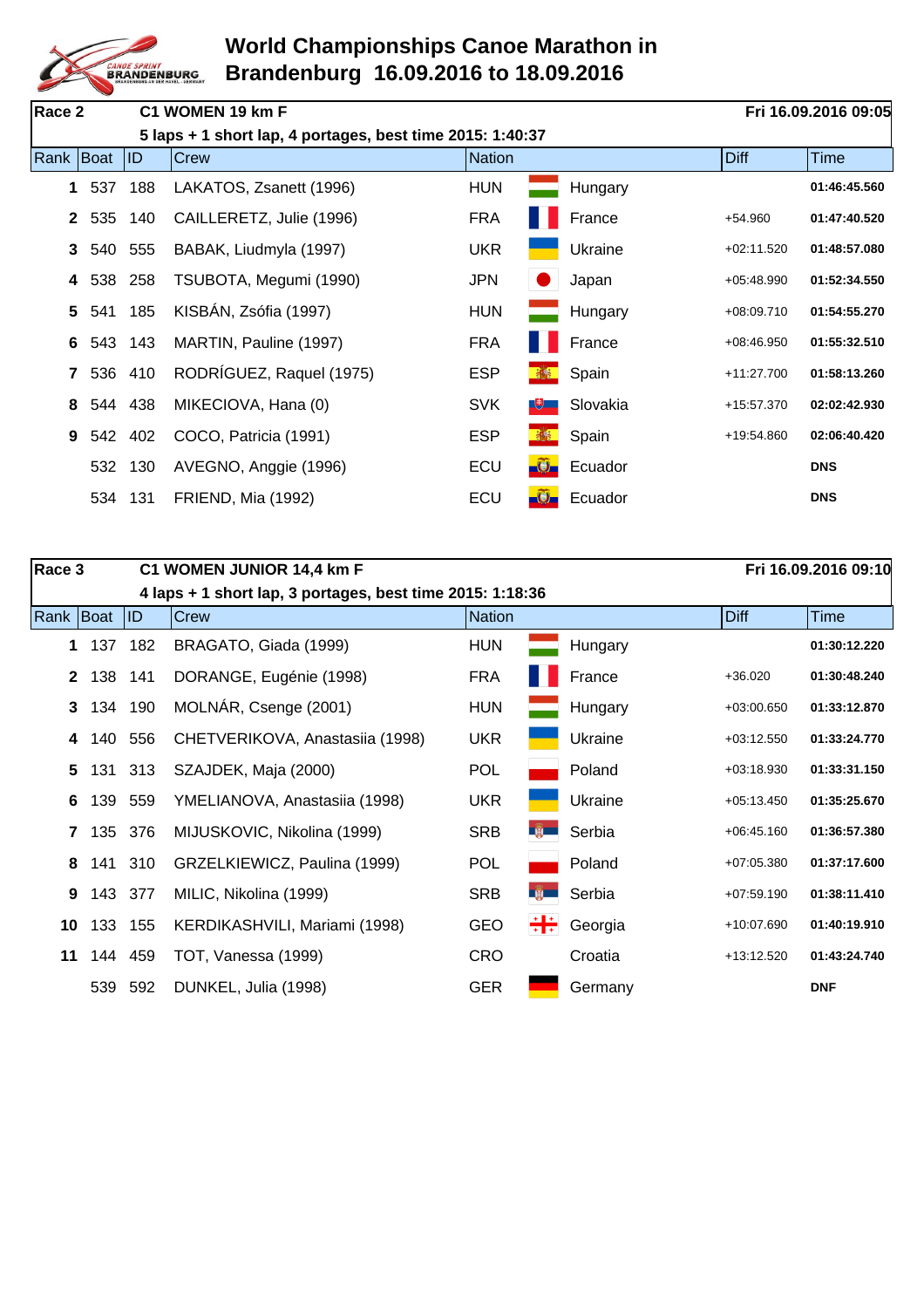

| Race 4       |         |     | K1 WOMEN U23 22,6 km F                                    |            |                         |                      |              | Fri 16.09.2016 11:30 |
|--------------|---------|-----|-----------------------------------------------------------|------------|-------------------------|----------------------|--------------|----------------------|
|              |         |     | 6 laps + 1 short lap, 5 portages, best time 2015: 1:39:07 |            |                         |                      |              |                      |
| Rank Boat    |         | ID  | Crew                                                      | Nation     |                         |                      | <b>Diff</b>  | <b>Time</b>          |
| 1            | 163     | 186 | KISZLI, Vanda (1993)                                      | <b>HUN</b> |                         | Hungary              |              | 01:50:30.630         |
| $\mathbf{2}$ | 169     | 189 | MIHALIK, Sára Anna (1996)                                 | <b>HUN</b> |                         | Hungary              | $+21.000$    | 01:50:51.630         |
| 3            | 154     | 58  | PETERS, Hermien (1994)                                    | <b>BEL</b> |                         | Belgium              | $+02:08.000$ | 01:52:38.630         |
| 4            | 161     | 386 | WARD, Jenna (1993)                                        | <b>RSA</b> |                         | South Africa         | $+02:10.520$ | 01:52:41.150         |
| 5            | 170     | 400 | ÁLVAREZ, Tania (1994)                                     | <b>ESP</b> | 琳                       | Spain                | +03:59.780   | 01:54:30.410         |
| 6            | 167     | 165 | REES-CLARK, Samantha (1995)                               | <b>GBR</b> | ŽК                      | <b>Great Britain</b> | $+04:00.520$ | 01:54:31.150         |
| 7            | 164     | 110 | ROSENKILDE, Emilie (1994)                                 | <b>DEN</b> |                         | Denmark              | $+04:01.110$ | 01:54:31.740         |
| 8            | 162     | 162 | LANE, Alexandra (1994)                                    | <b>GBR</b> | Ж                       | <b>Great Britain</b> | $+05:05.160$ | 01:55:35.790         |
| 9            | 151     | 297 | SLETSJOEE, Anna (1997)                                    | <b>NOR</b> | ۲۲                      | Norway               | $+05:10.250$ | 01:55:40.880         |
| 10           | 156     | 406 | MASSAGUES, Carolina (1995)                                | <b>ESP</b> |                         | Spain                | $+05:27.770$ | 01:55:58.400         |
| 11           | 165     | 40  | YOUNG, Penelope (1995)                                    | <b>AUS</b> | $\frac{2\pi}{\pi}$ .    | Australia            | $+06:52.000$ | 01:57:22.630         |
| 12           | 160     | 385 | VAN NIEKERK, Melanie (1993)                               | <b>RSA</b> |                         | South Africa         | $+07:18.860$ | 01:57:49.490         |
| 13           | 159     | 15  | MURA, Florencia (1993)                                    | <b>ARG</b> |                         | Argentina            | +08:36.870   | 01:59:07.500         |
| 14           | 153     | 112 | WINTHER, Anne-Sofie (1997)                                | <b>DEN</b> |                         | Denmark              | $+09:15.260$ | 01:59:45.890         |
| 15           | 166     | 444 | ZAGORSKA, Ania (1997)                                     | <b>SWE</b> |                         | Sweden               | $+09:54.010$ | 02:00:24.640         |
| 16           | 152 443 |     | SEGER, Julia (1995)                                       | <b>SWE</b> |                         | Sweden               | +13:24.410   | 02:03:55.040         |
| 17           | 157     | 38  | MURRAY, Montannah (1996)                                  | <b>AUS</b> | $\overline{\mathbf{z}}$ | Australia            | +15:52.420   | 02:06:23.050         |
| 18           | 158     | 257 | OKADA, Chisato (1995)                                     | <b>JPN</b> |                         | Japan                | +18:46.410   | 02:09:17.040         |
|              |         |     |                                                           |            |                         |                      |              |                      |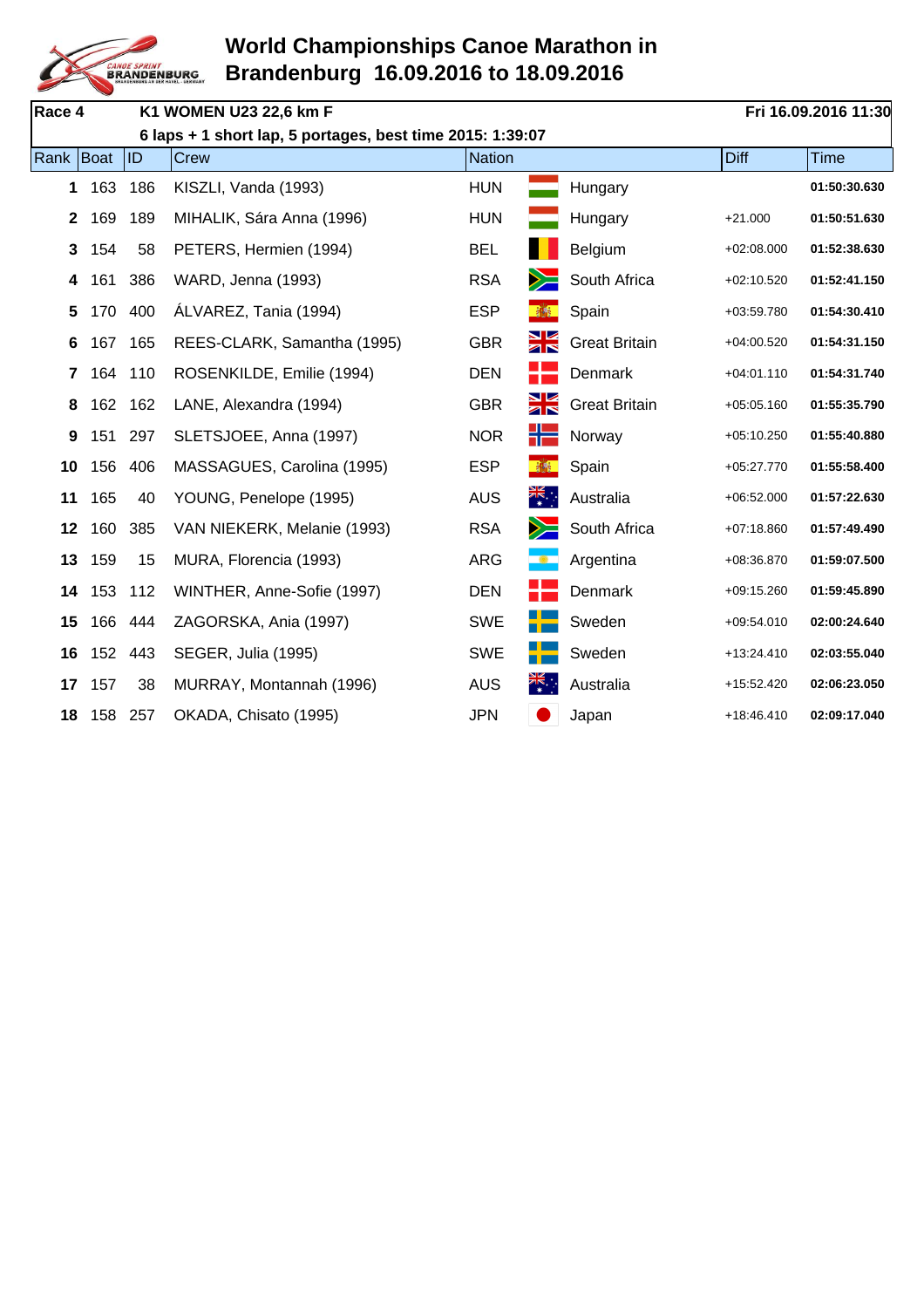

| Race 5       |       |         | C1 MEN JUNIOR 19 km F                                     |               | Fri 16.09.2016 11:33 |                       |              |              |
|--------------|-------|---------|-----------------------------------------------------------|---------------|----------------------|-----------------------|--------------|--------------|
|              |       |         | 5 laps + 1 short lap, 4 portages, best time 2015: 1:27:37 |               |                      |                       |              |              |
| Rank Boat    |       | ID      | Crew                                                      | <b>Nation</b> |                      |                       | Diff         | <b>Time</b>  |
| 1            | 107   | 332     | APURA, Marco (1998)                                       | <b>POR</b>    | ❀                    | Portugal              |              | 01:37:21.580 |
| $\mathbf{2}$ | 109   | 339     | MACIEL, Sérgio (1998)                                     | <b>POR</b>    | ◉                    | Portugal              | $+01.510$    | 01:37:23.090 |
| 3            | 108   | 194     | ADOLF, Balázs (1999)                                      | <b>HUN</b>    | <u>a sa sa</u>       | Hungary               | $+21.000$    | 01:37:42.580 |
| 4            | 106   | 212     | NÉMETH, Benedek (1998)                                    | <b>HUN</b>    |                      | Hungary               | $+01:27.540$ | 01:38:49.120 |
| 5            | 104   | 436     | SANTIAGO HENARES, Sergio (1998)                           | <b>ESP</b>    |                      | Spain                 | $+02:41.830$ | 01:40:03.410 |
| 6            | 105   | 93      | JANIK, David (1998)                                       | <b>CZE</b>    |                      | <b>Czech Republic</b> | $+03:08.220$ | 01:40:29.800 |
|              | 7 111 | 614     | ROSENTHAL, Timo (1998)                                    | <b>GER</b>    |                      | Germany               | $+03:40.560$ | 01:41:02.140 |
| 8            |       | 112 323 | PIOTROWICZ, Patryk (1999)                                 | <b>POL</b>    |                      | Poland                | $+03:48.570$ | 01:41:10.150 |
| 9            | 103   | 430     | OSES MORENO, Francisco (1998)                             | <b>ESP</b>    |                      | Spain                 | $+04:23.210$ | 01:41:44.790 |
| 10           | 102   | 564     | DIHTIAR, Vladyslav (1999)                                 | <b>UKR</b>    |                      | Ukraine               | $+09:52.280$ | 01:47:13.860 |
| 11           | 113   | 439     | VRSKOVY, Andrej (0)                                       | <b>SVK</b>    | $\mathbb{R}$         | Slovakia              | $+11:32.630$ | 01:48:54.210 |
|              | 110   | 264     | YASUE, Hiroshi (1998)                                     | <b>JPN</b>    |                      | Japan                 |              | <b>DNF</b>   |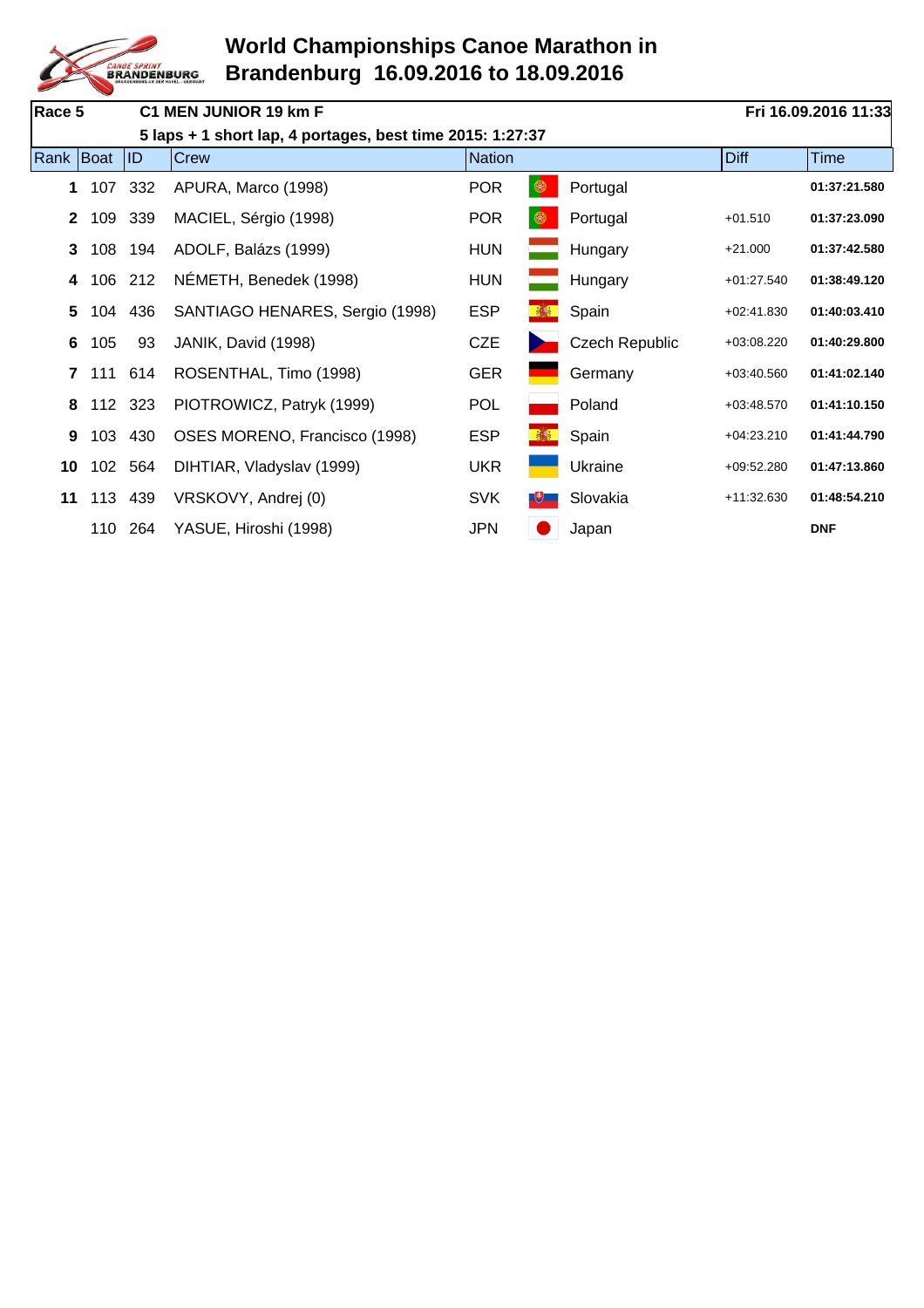

| Race 6          |     |         | K1 MEN U23 26,2 km F                                      |               |                      |                      |              | Fri 16.09.2016 14:45 |
|-----------------|-----|---------|-----------------------------------------------------------|---------------|----------------------|----------------------|--------------|----------------------|
|                 |     |         | 7 laps + 1 short lap, 6 portages, best time 2015: 1:46:32 |               |                      |                      |              |                      |
| Rank   Boat     |     | ID      | <b>Crew</b>                                               | <b>Nation</b> |                      |                      | <b>Diff</b>  | <b>Time</b>          |
| 1               | 263 | 213     | PETRÓ, Ádám (1995)                                        | <b>HUN</b>    |                      | Hungary              |              | 01:56:40.600         |
| $\mathbf{2}$    | 277 | 123     | PETERSEN, Mads Brandt (1996)                              | <b>DEN</b>    |                      | Denmark              | $+06.490$    | 01:56:47.090         |
| 3               | 268 | 16      | BALBOA, Franco Ivan (1994)                                | <b>ARG</b>    |                      | Argentina            | +15.040      | 01:56:55.640         |
| 4               | 269 | 303     | VOLD, Eivind (1993)                                       | <b>NOR</b>    |                      | Norway               | $+29.250$    | 01:57:09.850         |
| 5               | 267 | 609     | PAUFLER, Marcel (1995)                                    | <b>GER</b>    |                      | Germany              | $+01:21.400$ | 01:58:02.000         |
| 6               | 266 | 389     | HATTINGH, Louis (1996)                                    | <b>RSA</b>    | $\geq$               | South Africa         | $+01:38.620$ | 01:58:19.220         |
| 7               | 279 | 208     | MÁTHÉ, Krisztián (1994)                                   | <b>HUN</b>    |                      | Hungary              | $+01:45.800$ | 01:58:26.400         |
| 8               | 275 | 341     | RODRIGUES, Miguel (1995)                                  | <b>POR</b>    | $\circledast$        | Portugal             | $+02:06.880$ | 01:58:47.480         |
| 9               | 262 | 425     | LLORENS, Miguel (1994)                                    | <b>ESP</b>    |                      | Spain                | $+04:16.770$ | 02:00:57.370         |
| 10              | 272 | 167     | CHMIEL, Zyggy (1997)                                      | <b>GBR</b>    | Ж                    | <b>Great Britain</b> | $+04:49.260$ | 02:01:29.860         |
| 11              | 257 | 448     | THORSTENSSON, Emil (1994)                                 | <b>SWE</b>    |                      | Sweden               | $+05:31.170$ | 02:02:11.770         |
| 12 <sub>2</sub> | 259 | 447     | SVENSSON, Emil (1994)                                     | <b>SWE</b>    |                      | Sweden               | $+05:35.950$ | 02:02:16.550         |
| 13              | 274 | 393     | NOTTEN, Nicolas (1995)                                    | <b>RSA</b>    |                      | South Africa         | $+05:48.480$ | 02:02:29.080         |
| 14              | 265 | 237     | BACCI, Ermes (1993)                                       | <b>ITA</b>    |                      | Italy                | $+05:52.990$ | 02:02:33.590         |
| 15              | 251 | 29      | VERGAUVEN, Sebastian (1996)                               | <b>ARG</b>    |                      | Argentina            | $+05:54.910$ | 02:02:35.510         |
| 16              | 254 | 243     | DAL BIANCO, Andrea (1995)                                 | <b>ITA</b>    |                      | Italy                | $+06:35.400$ | 02:03:16.000         |
| 17              | 276 | 433     | PLAZA, Alberto (1995)                                     | <b>ESP</b>    |                      | Spain                | $+07:37.140$ | 02:04:17.740         |
| 18              | 278 | 68      | <b>KUMS, Baud (1996)</b>                                  | <b>BEL</b>    |                      | Belgium              | +08:03.840   | 02:04:44.440         |
| 19              | 264 | 67      | COX, Daan (1997)                                          | <b>BEL</b>    |                      | Belgium              | +09:39.950   | 02:06:20.550         |
| 20              | 260 | 81      | ROBSON, Nick (1994)                                       | CAN           | ∎⊕                   | Canada               | +10:41.480   | 02:07:22.080         |
| 21              | 261 | 42      | DUTTON, Logan (1995)                                      | <b>AUS</b>    | $\frac{2}{\sqrt{2}}$ | Australia            | +11:34.440   | 02:08:15.040         |
| 22              | 280 | 561     | BRATASH, Taras (1994)                                     | <b>UKR</b>    |                      | Ukraine              | +14:42.500   | 02:11:23.100         |
| 23              | 252 | 44      | HAYNES, Casey (1995)                                      | <b>AUS</b>    | $\frac{2}{\sqrt{2}}$ | Australia            | +17:54.750   | 02:14:35.350         |
| 24              | 256 | 261     | MORI, Masaki (1994)                                       | <b>JPN</b>    |                      | Japan                | $+21:48.790$ | 02:18:29.390         |
|                 | 253 | 80      | NASH, Ryan (1995)                                         | CAN           |                      | Canada               |              | <b>DNF</b>           |
|                 | 258 | 223     | MCCARTHY, Sean (1994)                                     | <b>IRL</b>    |                      | Ireland              |              | <b>DNF</b>           |
|                 |     | 270 280 | FONTAINE, Ruben (1996)                                    | <b>NED</b>    |                      | Netherlands          |              | <b>DNF</b>           |
|                 | 271 | 613     | RICHTER, Felix (1993)                                     | <b>GER</b>    |                      | Germany              |              | <b>DNF</b>           |
|                 | 281 | 437     | ANTAL, Andrej (0)                                         | <b>SVK</b>    | $\mathbb{R}^+$       | Slovakia             |              | <b>DNF</b>           |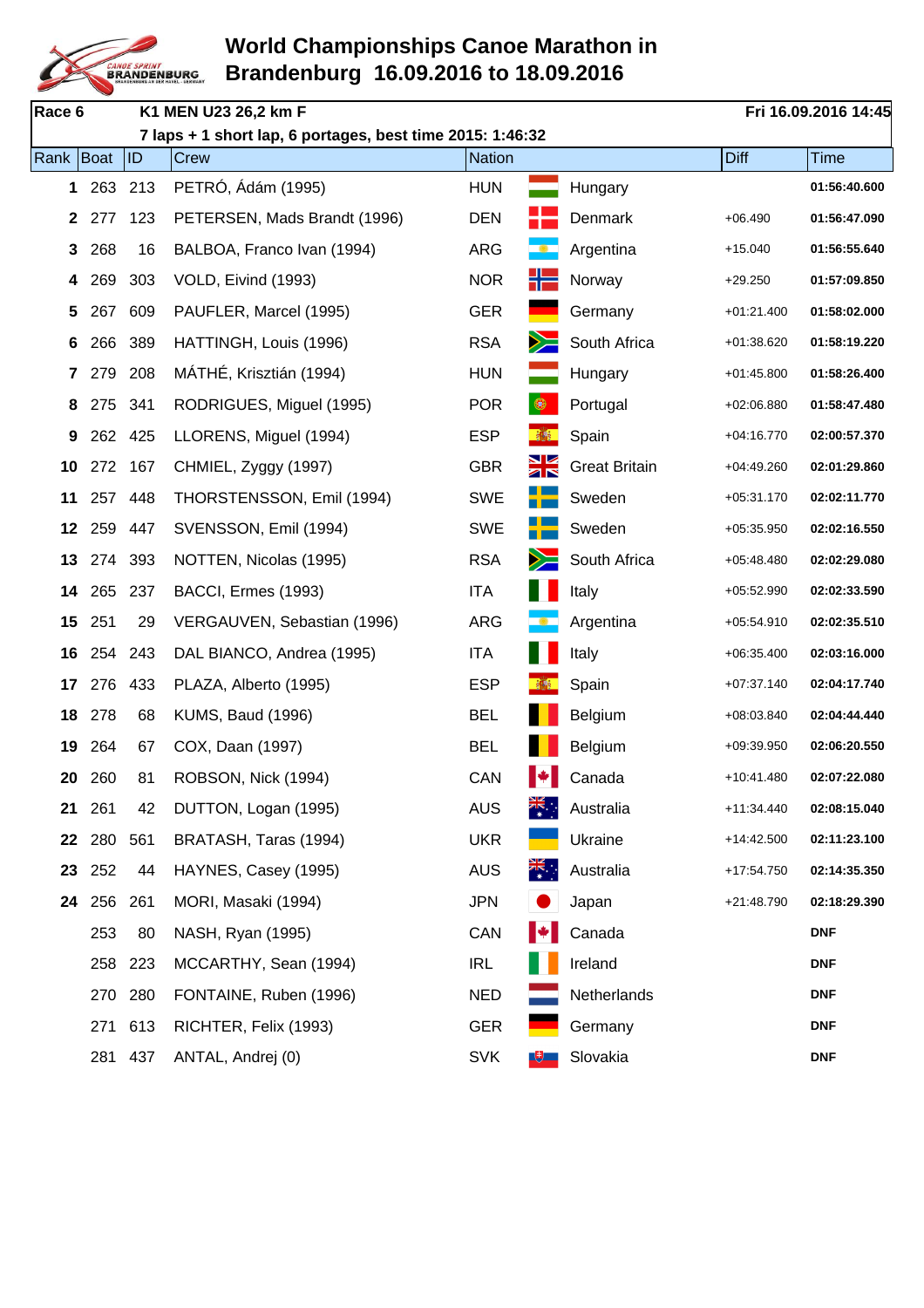

| Race 7       |         |     | C1 MEN U23 22,6 km F                                      |            |   |                       |              | Fri 16.09.2016 14:48 |
|--------------|---------|-----|-----------------------------------------------------------|------------|---|-----------------------|--------------|----------------------|
|              |         |     | 6 laps + 1 short lap, 5 portages, best time 2015: 1:46:46 |            |   |                       |              |                      |
| Rank Boat    |         | ID  | Crew                                                      | Nation     |   |                       | <b>Diff</b>  | <b>Time</b>          |
| 1            | 203     | 200 | DÓRI, Bence Balázs (1996)                                 | <b>HUN</b> |   | Hungary               |              | 01:55:08.640         |
| $\mathbf{2}$ | 201     | 197 | BALLA, Levente (1996)                                     | <b>HUN</b> |   | Hungary               | $+36.270$    | 01:55:44.910         |
| 3            | 205     | 563 | DAVYDOV, Denys (1996)                                     | <b>UKR</b> |   | Ukraine               | $+39.760$    | 01:55:48.400         |
| 4            | 208     | 319 | GLUZA, Patryk (1995)                                      | <b>POL</b> |   | Poland                | $+01:21.040$ | 01:56:29.680         |
| 5            | 212 316 |     | BORGIEL, Mateusz (1997)                                   | <b>POL</b> |   | Poland                | $+02:08.240$ | 01:57:16.880         |
| 6            | 209     | 148 | SOUCHEYRE, Tanguy (1993)                                  | <b>FRA</b> |   | France                | $+02:44.000$ | 01:57:52.640         |
|              | 7 210   | 248 | TACCHINI, Carlo (1995)                                    | <b>ITA</b> |   | Italy                 | $+04:19.850$ | 01:59:28.490         |
| 8            | 204 416 |     | CALVO MOYA, Ignacio (1997)                                | <b>ESP</b> | 赛 | Spain                 | $+05:03.000$ | 02:00:11.640         |
| 9            | 206 423 |     | GONZALEZ QUINTANS, Damián (1996)                          | <b>ESP</b> | 赫 | Spain                 | $+06:14.010$ | 02:01:22.650         |
| 10           | 213     | 569 | PRYKHODKO, Mykhailo (1996)                                | <b>UKR</b> |   | Ukraine               | +08:17.520   | 02:03:26.160         |
| 11           | 207 615 |     | TOSCH, Sven (1997)                                        | <b>GER</b> |   | Germany               | +13:12.000   | 02:08:20.640         |
|              | 12 202  | 263 | TATARA, Koki (1995)                                       | <b>JPN</b> |   | Japan                 | +19:28.400   | 02:14:37.040         |
|              | 211     | 90  | BREZINA, Jakub (1993)                                     | <b>CZE</b> |   | <b>Czech Republic</b> |              | <b>DNF</b>           |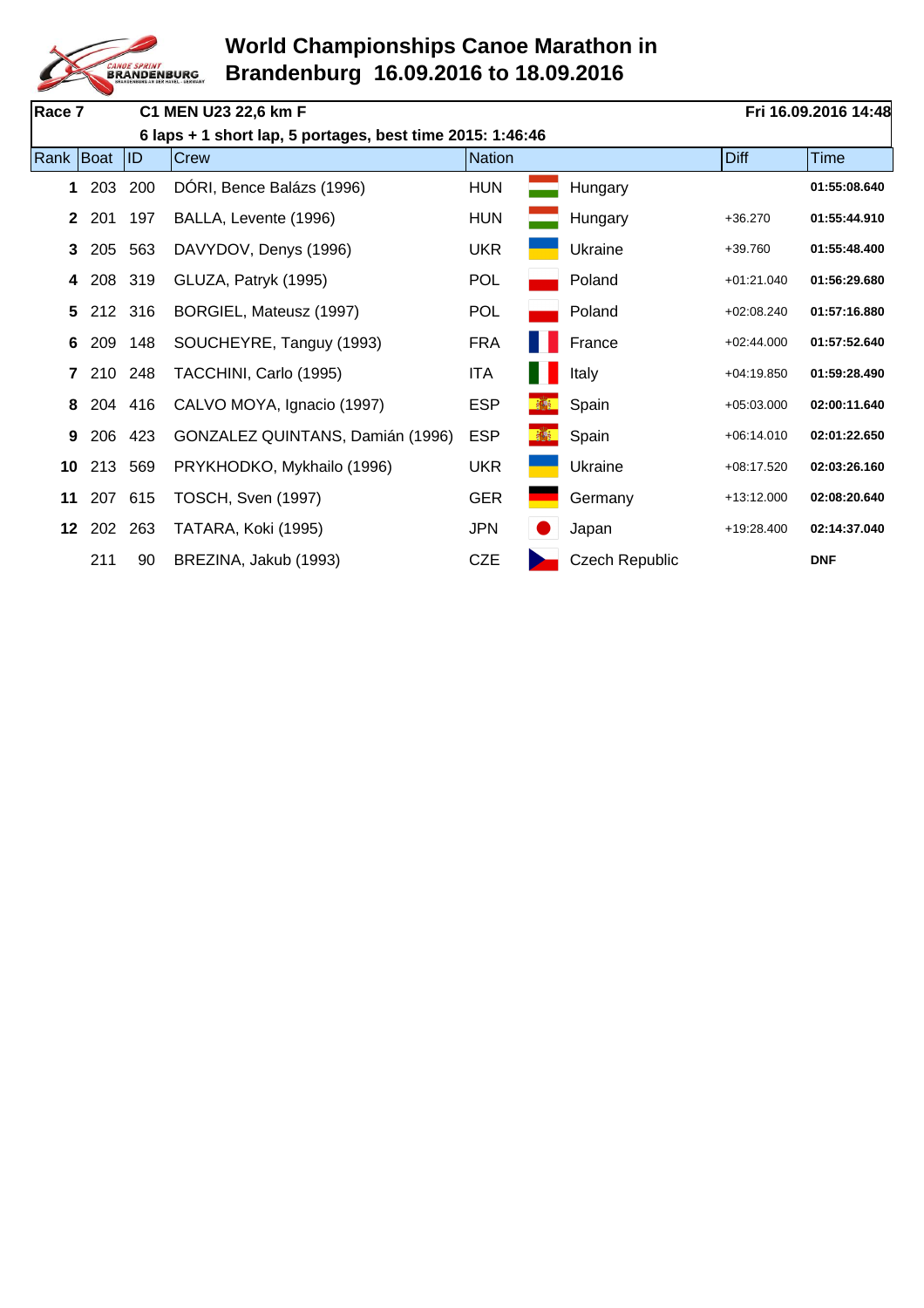

| Race 8      |                |        | K1 MEN JUNIOR 22,6 km F                                   |               |                      |                       |              | Sat 17.09.2016 09:00 |
|-------------|----------------|--------|-----------------------------------------------------------|---------------|----------------------|-----------------------|--------------|----------------------|
|             |                |        | 6 laps + 1 short lap, 5 portages, best time 2015: 1:30:20 |               |                      |                       |              |                      |
| Rank Boat   |                | ID     | Crew                                                      | <b>Nation</b> |                      |                       | Diff         | <b>Time</b>          |
| 1           | 35             | 216    | VARGA, Ádám (1999)                                        | <b>HUN</b>    |                      | Hungary               |              | 01:43:15.870         |
| $\mathbf 2$ | 17             | 201    | ERDÖSSY, Csaba (1998)                                     | <b>HUN</b>    |                      | Hungary               | $+04.800$    | 01:43:20.670         |
| 3           | 11             | 26     | RODRIGUEZ, Agustin (1998)                                 | <b>ARG</b>    |                      | Argentina             | $+50.960$    | 01:44:06.830         |
| 4           | 30             | 337    | FERREIRA, Luis (1998)                                     | <b>POR</b>    | $\bullet$            | Portugal              | $+01:39.630$ | 01:44:55.500         |
| 5           | 21             | 395    | VAN DER WESTHUIZEN, Jean (1998)                           | <b>RSA</b>    | $\geq$               | South Africa          | $+01:40.380$ | 01:44:56.250         |
| 6           | 3              | 335    | CRUZ, Nuno (1998)                                         | <b>POR</b>    | $\bullet$            | Portugal              | $+02:36.490$ | 01:45:52.360         |
| 7           | 33             | 19     | LARROQUE, Mauricio (1998)                                 | <b>ARG</b>    |                      | Argentina             | $+02:52.380$ | 01:46:08.250         |
| 8           | 14             | 390    | KEELING, Mark (1998)                                      | <b>RSA</b>    |                      | South Africa          | $+03:14.800$ | 01:46:30.670         |
| 9           | 8              | 98     | STEJSKAL, Jakub (1998)                                    | <b>CZE</b>    |                      | <b>Czech Republic</b> | $+03:21.640$ | 01:46:37.510         |
| 10          | 27             | 241    | CAVESSAGO, Matteo (1998)                                  | <b>ITA</b>    |                      | Italy                 | $+03:22.580$ | 01:46:38.450         |
| 11          | 31             | 169    | HARDING, Luke (1998)                                      | <b>GBR</b>    | Ж                    | <b>Great Britain</b>  | $+03:29.090$ | 01:46:44.960         |
| 12          | 34             | 173    | SMITH, Charles (1999)                                     | <b>GBR</b>    | Ж                    | <b>Great Britain</b>  | $+04:33.360$ | 01:47:49.230         |
| 13          | 1              | 113    | ALSBÆK, Rasmus (1999)                                     | <b>DEN</b>    |                      | Denmark               | $+04:34.060$ | 01:47:49.930         |
| 14          |                | 15 420 | DE VELASCO, Xabier (1998)                                 | <b>ESP</b>    | 挑                    | Spain                 | $+04:39.270$ | 01:47:55.140         |
| 15          | 28             | 288    | MCLARIN, Jordan (2000)                                    | <b>NZL</b>    | NK.                  | New Zealand           | $+04:57.850$ | 01:48:13.720         |
| 16          | 13             | 419    | CAPÍN, Francisco (1998)                                   | <b>ESP</b>    |                      | Spain                 | $+05:23.500$ | 01:48:39.370         |
| 17          |                | 32 611 | PAUFLER, Nico (1998)                                      | <b>GER</b>    |                      | Germany               | $+05:41.800$ | 01:48:57.670         |
| 18          | 12             | 239    | BERNOCCHI, Giulio (1998)                                  | <b>ITA</b>    |                      | Italy                 | +05:49.860   | 01:49:05.730         |
| 19          | 37             | 458    | RONAN, Foley (0)                                          | <b>IRL</b>    |                      | Ireland               | $+05:55.030$ | 01:49:10.900         |
| 20          | 9              | 146    | KELLER, Guillaume (1998)                                  | <b>FRA</b>    |                      | France                | $+06:00.050$ | 01:49:15.920         |
| 21          | 26             | 603    | HEUSER, Tobias (2000)                                     | <b>GER</b>    |                      | Germany               | $+07:10.820$ | 01:50:26.690         |
| 22          | 29             | 299    | EIDE, Gunnar Nydal (2000)                                 | <b>NOR</b>    | ╬═                   | Norway                | $+08:24.110$ | 01:51:39.980         |
| 23          | 10             | 71     | VERDUYCKT, Nick (1998)                                    | <b>BEL</b>    |                      | Belgium               | +09:00.980   | 01:52:16.850         |
| 24          | 23             | 82     | SPRANG, Christain (1998)                                  | CAN           | ▮₩                   | Canada                | $+10:03.130$ | 01:53:19.000         |
| 25          | 38             | 450    | FRANA, Milan (0)                                          | <b>SVK</b>    |                      | Slovakia              | +10:13.850   | 01:53:29.720         |
| 26          | 2              | 64     | COPPENS, Rien (1999)                                      | <b>BEL</b>    |                      | Belgium               | +11:11.870   | 01:54:27.740         |
| 27          | 25             | 279    | DINGERINK, Sjoerd (1998)                                  | <b>NED</b>    |                      | Netherlands           | +12:39.050   | 01:55:54.920         |
| 28          | 5              | 45     | INGUANTI, David (1998)                                    | <b>AUS</b>    | $\frac{1}{\sqrt{2}}$ | Australia             | +13:31.210   | 01:56:47.080         |
| 29          | 6              | 354    | SABAU, Ioan Iosif (2000)                                  | <b>ROU</b>    |                      | Romania               | +14:55.860   | 01:58:11.730         |
| 30          | 36             | 582    | SZALAY, Balazs (1998)                                     | <b>USA</b>    |                      | <b>United States</b>  | +19:55.990   | 02:03:11.860         |
| 31          | 24             | 353    | OLARU, Bogdan-Alexandru (2001)                            | <b>ROU</b>    |                      | Romania               | +19:58.630   | 02:03:14.500         |
|             |                | 4 289  | THOMPSON, Quaid (1998)                                    | <b>NZL</b>    | <b>XK.</b> .         | New Zealand           |              | <b>DNF</b>           |
|             | $\overline{7}$ | 97     | SOBISEK, Martin (1998)                                    | <b>CZE</b>    |                      | <b>Czech Republic</b> |              | <b>DNF</b>           |
|             | 16             | 120    | LIND, Rasmus Brandenhof (1998)                            | <b>DEN</b>    |                      | Denmark               |              | <b>DNF</b>           |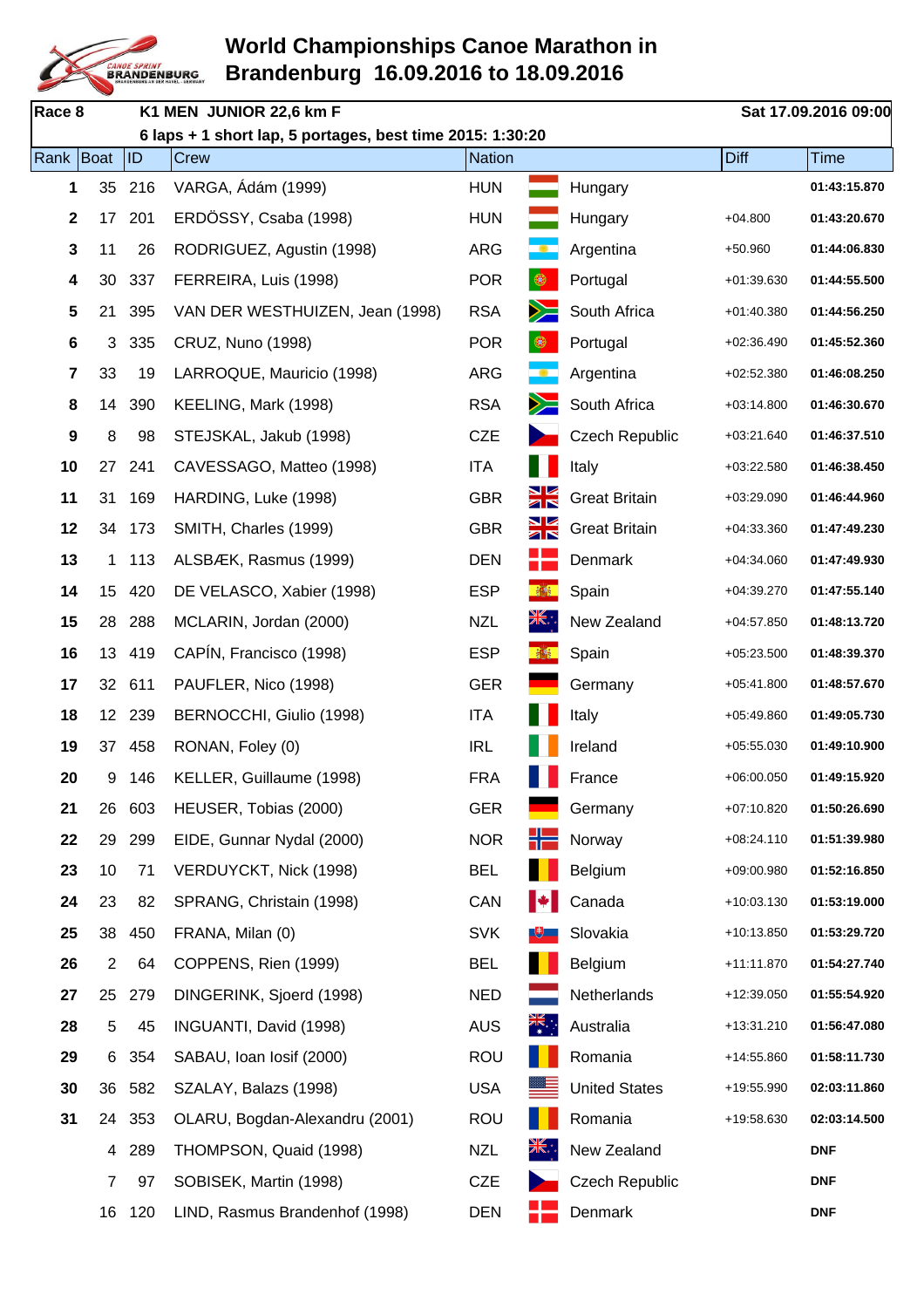

| Rank Boat ID |        | <b>Crew</b>                    | <b>Nation</b>   |                        | Diff | <b>Time</b> |
|--------------|--------|--------------------------------|-----------------|------------------------|------|-------------|
|              |        | 18 137 BOTTIERI, Davide (1998) | <b>FIN</b>      | $\blacksquare$ Finland |      | <b>DNF</b>  |
|              | 19 449 | VEDEBRAND, Adam (1998)         | SWE <b>Fig.</b> | Sweden                 |      | <b>DNF</b>  |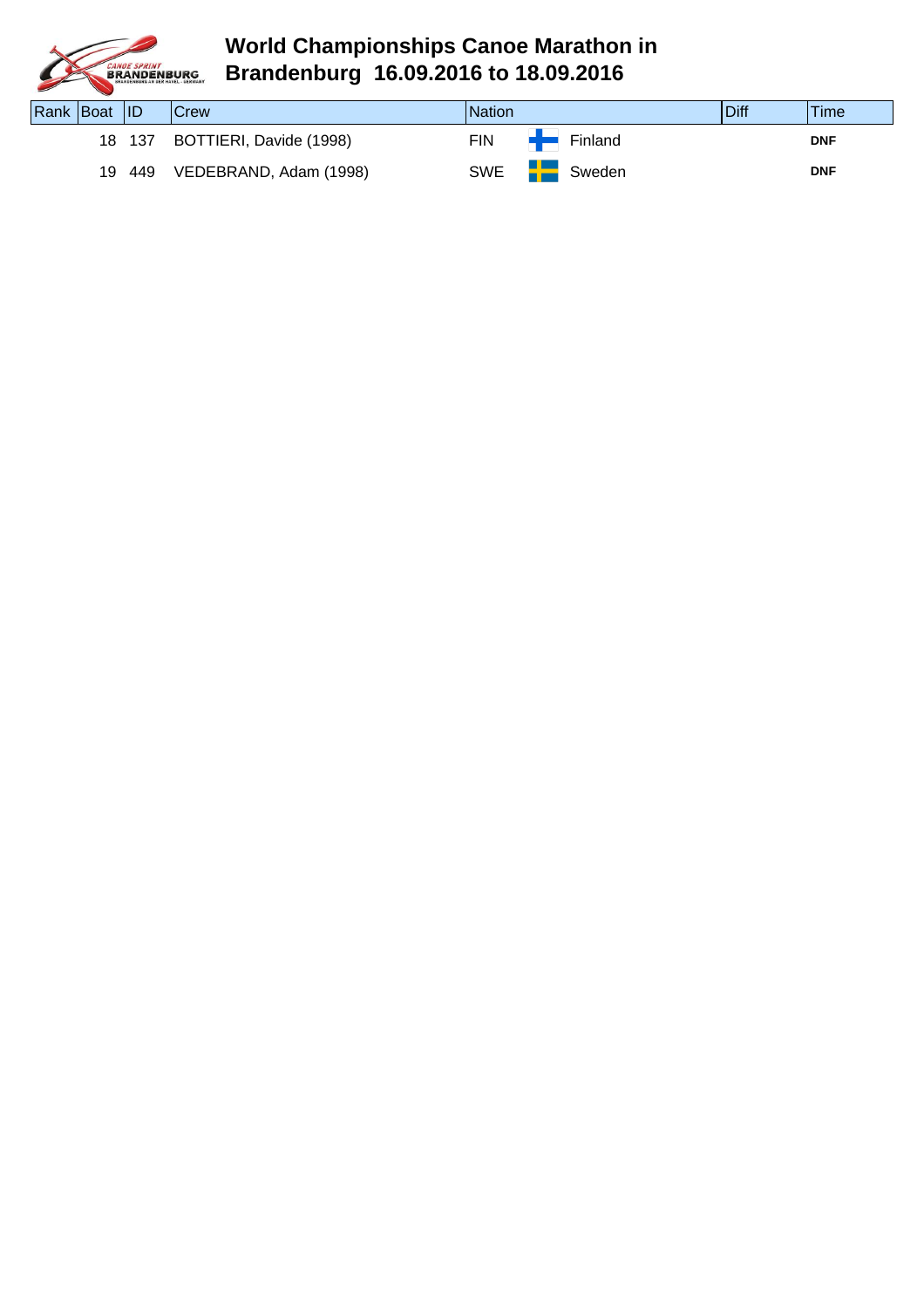

| Race 9          |            |         | K2 WOMEN JUNIOR 19 km F                                   |               |                        |              | Sat 17.09.2016 09:03 |
|-----------------|------------|---------|-----------------------------------------------------------|---------------|------------------------|--------------|----------------------|
|                 |            |         | 5 laps + 1 short lap, 4 portages, best time 2015: 1:20:23 |               |                        |              |                      |
| Rank Boat       |            | ID      | Crew                                                      | <b>Nation</b> |                        | <b>Diff</b>  | <b>Time</b>          |
|                 | 1 357      | 187     | KORSÓS, Zsófia (1999)                                     | <b>HUN</b>    | Hungary                |              | 01:29:59.380         |
|                 |            | 191     | NAGY, Viktória Fruzsina (2000)                            |               |                        |              |                      |
| $\mathbf{2}$    | 364        | 180     | <b>BÁNKI, Lilla (1998)</b>                                | <b>HUN</b>    | Hungary                | $+35.460$    | 01:30:34.840         |
|                 |            | 193     | REKOP, Csenge Virág (1998)                                |               |                        |              |                      |
| 3               | 353        | 87      | KOTEROVA, Ludmila (1998)                                  | <b>CZE</b>    | <b>Czech Republic</b>  | $+02:27.130$ | 01:32:26.510         |
|                 |            | 85      | BETLACHOVA, Eliska (1998)                                 |               |                        |              |                      |
| 4               | 356        | 56      | BROEKX, Roos (1998)                                       | <b>BEL</b>    | Belgium                | $+02:29.890$ | 01:32:29.270         |
|                 |            | 60      | PLAS, Hanna (1999)                                        |               |                        |              |                      |
| 5               | 360        | 230     | AGOSTINETTI, Chiara (1999)                                | <b>ITA</b>    | Italy                  | $+02:47.700$ | 01:32:47.080         |
|                 |            | 234     | ISOTTA, Teresa (1999)                                     |               |                        |              |                      |
| 6               | 363        | 593     | ENGELHARDT, Pia (1999)                                    | <b>GER</b>    | Germany                | $+04:25.600$ | 01:34:24.980         |
|                 |            | 597     | MENRATH, Hannah (2000)                                    |               |                        |              |                      |
| $\mathbf{7}$    | 351        | 381     | LAWRIE, Sabina (1999)                                     | <b>RSA</b>    | South Africa           | $+04:55.470$ | 01:34:54.850         |
|                 |            | 382     | MACKENZIE, Christie (1999)                                |               |                        |              |                      |
| 8               | 358        | 408     | PELACHS, Laia (1998)                                      | <b>ESP</b>    | Spain                  | +05:38.790   | 01:35:38.170         |
|                 |            | 411     | SERRAMITJANA I RUBIROLA, Emma<br>(1999)                   |               |                        |              |                      |
| 9               | 359        | 36      | JONES, Brianna (2000)                                     | <b>AUS</b>    | Australia              | $+06:43.600$ | 01:36:42.980         |
|                 |            | 39      | SCOTT, Hannah (2000)                                      |               |                        |              |                      |
| 10              | 365        | 296     | <b>JONES, Ella (1998)</b>                                 | <b>NOR</b>    | Norway                 | +08:01.760   | 01:38:01.140         |
|                 |            | 295     | ESPEDAL, Runa Brekke (2000)                               |               |                        |              |                      |
| 11              |            | 366 594 | GAPPERT, Michelle Sophie (1998)                           | <b>GER</b>    | Germany                | $+08:26.020$ | 01:38:25.400         |
|                 |            | 598     | MÜNCH, Lena (2000)                                        |               |                        |              |                      |
|                 | 12 368 558 |         | TIKHOVA, Kateryna (1998)                                  | <b>UKR</b>    | Ukraine                | $+08:37.190$ | 01:38:36.570         |
|                 |            | 557     | KLIUIEVA, Iryna (1999)                                    |               |                        |              |                      |
|                 | 13 361     | 166     | RUSSELL, Emma (2000)                                      | <b>GBR</b>    | <b>Signal Stritain</b> | +08:59.390   | 01:38:58.770         |
|                 |            | 163     | PETERS, Freya (2001)                                      |               |                        |              |                      |
|                 | 14 367     | 62      | VAN BROEKHOVEN, Bieke (1999)                              | <b>BEL</b>    | Belgium                | +14:59.080   | 01:44:58.460         |
|                 |            | 57      | JANNIS, Amber (2000)                                      |               |                        |              |                      |
| 15 <sub>1</sub> | 355        | 10      | CAVA, Maria Del Pilar (2000)                              | ARG           | Argentina              | +16:07.070   | 01:46:06.450         |
|                 |            | 12      | DAMONTE, Victoria (1998)                                  |               |                        |              |                      |
|                 | 352        | 407     | ORDÓÑEZ, Fátima (1999)                                    | <b>ESP</b>    | Spain                  |              | <b>DNF</b>           |
|                 |            | 403     | FABEIRO, Catuxa (1999)                                    |               |                        |              |                      |
|                 | 354        | 109     | RASK, Cathrine (1998)                                     | <b>DEN</b>    | Denmark                |              | <b>DNF</b>           |
|                 |            | 106     | LANGELUND, Line (1998)                                    |               |                        |              |                      |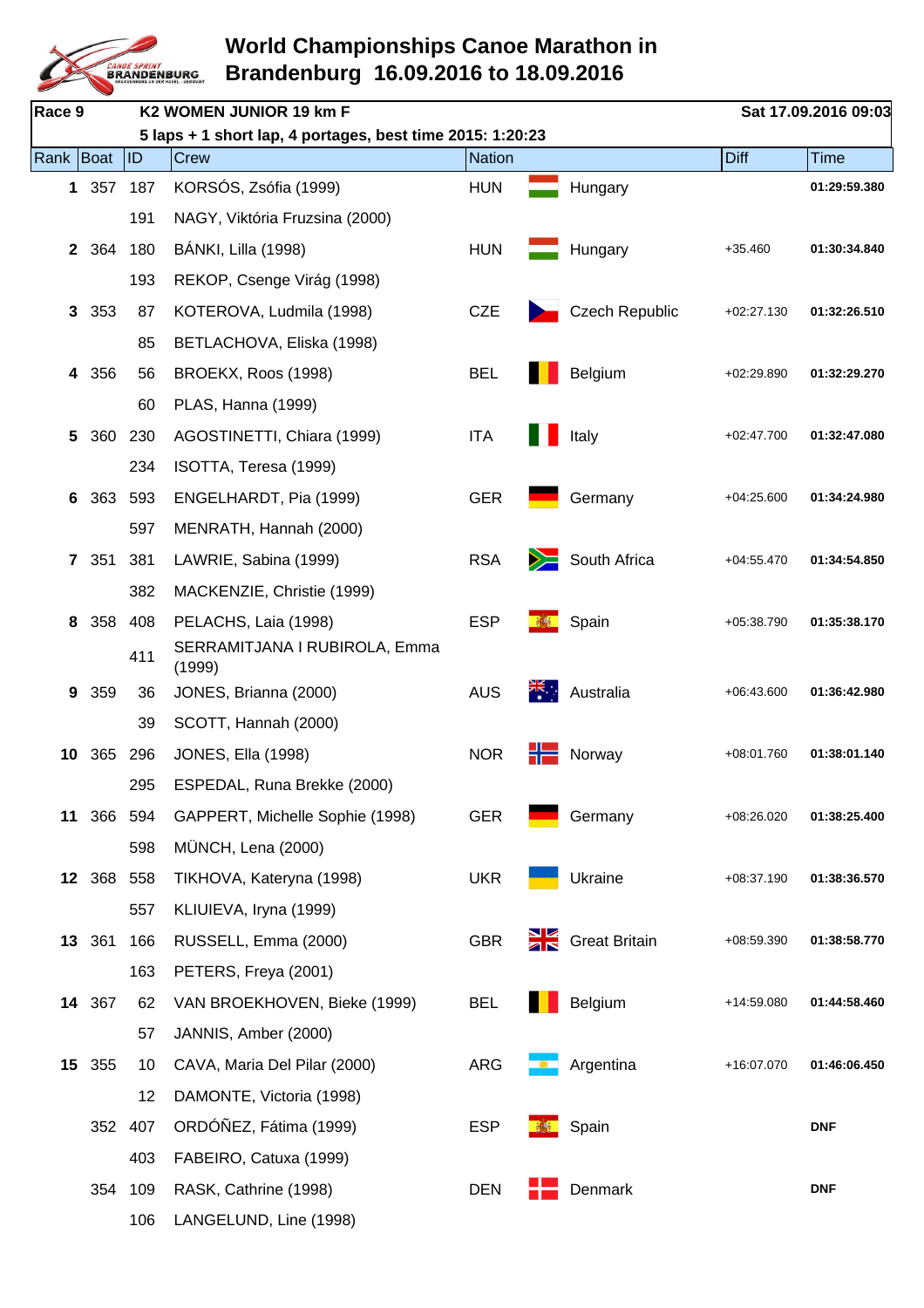

| Rank | <i><b>Boat</b></i> | IID | Crew                           | <b>Nation</b> |        | Diff | Time       |
|------|--------------------|-----|--------------------------------|---------------|--------|------|------------|
|      | 362                | 315 | , Wiktoria (1998)<br>WECLAWEK, | <b>POL</b>    | Poland |      | <b>DNF</b> |

314 SZYMANSKA, Weronika (1999)

| Race 10      |      |         | K1 WOMEN 26,2 km F                                        |               |                      |                       |              | Sat 17.09.2016 11:30 |
|--------------|------|---------|-----------------------------------------------------------|---------------|----------------------|-----------------------|--------------|----------------------|
|              |      |         | 7 laps + 1 short lap, 6 portages, best time 2015: 1:56:28 |               |                      |                       |              |                      |
| Rank         | Boat | ID      | Crew                                                      | <b>Nation</b> |                      |                       | <b>Diff</b>  | Time                 |
| 1            | 462  | 183     | CSAY, Renáta (1977)                                       | <b>HUN</b>    |                      | Hungary               |              | 02:06:57.090         |
| $\mathbf{2}$ | 459  | 186     | KISZLI, Vanda (1993)                                      | <b>HUN</b>    |                      | Hungary               | $+03.300$    | 02:07:00.390         |
| 3            | 460  | 375     | BEDEC, Kristina (1986)                                    | <b>SRB</b>    | 第一                   | Serbia                | +01:20.730   | 02:08:17.820         |
| 4            | 464  | 160     | BROUGHTON, Lizzie (1988)                                  | <b>GBR</b>    | XŘ                   | <b>Great Britain</b>  | $+01:57.300$ | 02:08:54.390         |
| 5            | 471  | 401     | BARRIOS, Eva (1989)                                       | <b>ESP</b>    | 都                    | Spain                 | $+01:58.740$ | 02:08:55.830         |
| 6            | 461  | 88      | KOZISKOVA, Anna (1986)                                    | <b>CZE</b>    |                      | <b>Czech Republic</b> | $+02:12.600$ | 02:09:09.690         |
| 7            | 466  | 55      | BROEKX, Lize (1992)                                       | <b>BEL</b>    |                      | Belgium               | $+02:14.270$ | 02:09:11.360         |
| 8            | 463  | 220     | EGAN, Jennifer (1987)                                     | <b>IRL</b>    |                      | Ireland               | $+02:16.470$ | 02:09:13.560         |
| 9            | 474  | 235     | PIAZZA, Gaia (1992)                                       | <b>ITA</b>    |                      | Italy                 | $+06:42.510$ | 02:13:39.600         |
| 10           | 468  | 384     | RUSSELL, Nicole (1988)                                    | <b>RSA</b>    | ➢                    | South Africa          | $+06:56.470$ | 02:13:53.560         |
| 11           | 473  | 405     | FIGUERAS, Aurora (1990)                                   | <b>ESP</b>    | 赫                    | Spain                 | $+07:48.150$ | 02:14:45.240         |
| 12           | 469  | 380     | BEAVITT, Bianca (1990)                                    | <b>RSA</b>    | y≍                   | South Africa          | $+08:12.490$ | 02:15:09.580         |
| 13           | 465  | 440     | ANDERSSON, Emma (1987)                                    | <b>SWE</b>    |                      | Sweden                | $+09:56.210$ | 02:16:53.300         |
| 14           | 456  | 37      | LEVERETT, Kate (1983)                                     | <b>AUS</b>    | $\frac{2\pi}{\pi}$ . | Australia             | +10:35.990   | 02:17:33.080         |
| 15           | 475  | 136     | MALINEN, Netta (1992)                                     | <b>FIN</b>    | - -                  | Finland               | +11:08.370   | 02:18:05.460         |
| 16           | 451  | 362     | TEREKHOVA, Elena (1987)                                   | <b>RUS</b>    |                      | Russia                | $+12:15.110$ | 02:19:12.200         |
| 17           | 453  | 277     | POL, Hedy (1986)                                          | <b>NED</b>    |                      | Netherlands           | +12:25.240   | 02:19:22.330         |
| 18           | 470  | 276     | HAAZE, Eef (1982)                                         | <b>NED</b>    |                      | Netherlands           | +13:53.430   | 02:20:50.520         |
| 19           | 457  | 11      | COLLUEQUE, Maria Cecilia (1983)                           | <b>ARG</b>    |                      | Argentina             | +16:46.070   | 02:23:43.160         |
| 20           | 467  | 14      | LLOSA, Celeste Florencia Yanina (1992)                    | <b>ARG</b>    |                      | Argentina             | +25:42.890   | 02:32:39.980         |
| 21           | 455  | 259     | WATARI, Kazuna (1996)                                     | <b>JPN</b>    |                      | Japan                 | +30:40.990   | 02:37:38.080         |
|              | 452  | 108     | PRETZMANN, Annemia (1992)                                 | DEN           |                      | Denmark               |              | <b>DNF</b>           |
|              | 458  | 135     | JANTUNEN, Tanja (1985)                                    | <b>FIN</b>    |                      | Finland               |              | <b>DNS</b>           |
|              |      | 472 444 | ZAGORSKA, Ania (1997)                                     | <b>SWE</b>    |                      | Sweden                |              | <b>DNS</b>           |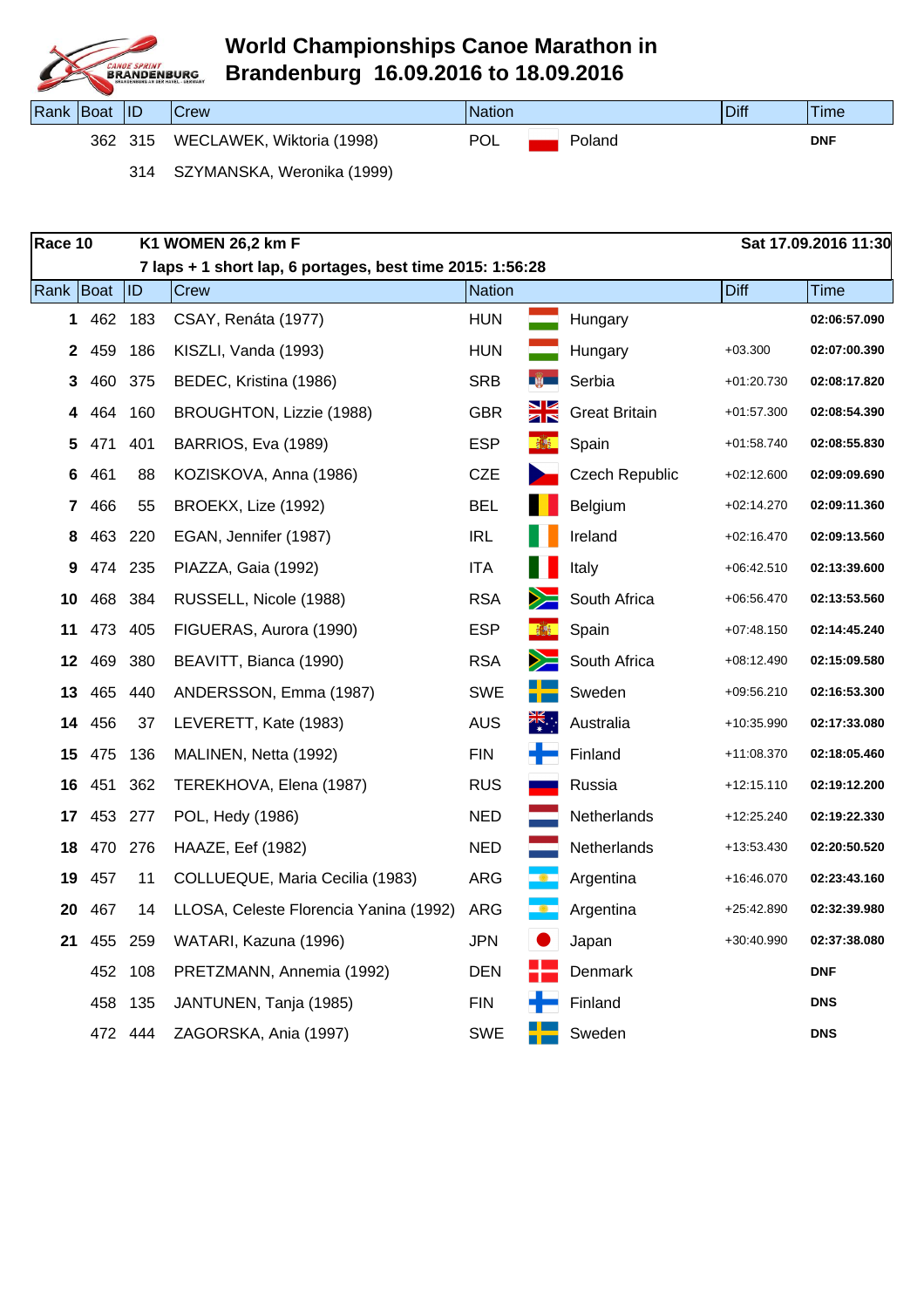

| Race 11      |     |     | C1 MEN 26,2 km F                                          |               |               |                       |              | Sat 17.09.2016 11:35 |
|--------------|-----|-----|-----------------------------------------------------------|---------------|---------------|-----------------------|--------------|----------------------|
|              |     |     | 7 laps + 1 short lap, 6 portages, best time 2015: 2:03:36 |               |               |                       |              |                      |
| Rank Boat    |     | ID  | <b>Crew</b>                                               | <b>Nation</b> |               |                       | Diff         | <b>Time</b>          |
| $\mathbf 1$  | 507 | 206 | KÖVÉR, Márton (1987)                                      | <b>HUN</b>    |               | Hungary               |              | 02:12:05.840         |
| $\mathbf{2}$ | 508 | 417 | CAMPOS, Manuel Antonio (1985)                             | <b>ESP</b>    |               | Spain                 | $+12.390$    | 02:12:18.230         |
| 3            | 506 | 333 | BARROS, Nuno (1981)                                       | <b>POR</b>    | ◉             | Portugal              | $+34.800$    | 02:12:40.640         |
| 4            | 514 | 338 | LACERDA, Rui (1991)                                       | <b>POR</b>    | $\circledast$ | Portugal              | $+02:05.310$ | 02:14:11.150         |
| 5            | 512 | 325 | ZUCHORA, Mateusz (1992)                                   | <b>POL</b>    |               | Poland                | $+02:58.750$ | 02:15:04.590         |
| 6            | 501 | 434 | ROMERO, Diego (1990)                                      | <b>ESP</b>    |               | Spain                 | $+04:17.290$ | 02:16:23.130         |
| 7            | 505 | 365 | ERLINEKOV, Roman (1984)                                   | <b>RUS</b>    |               | Russia                | $+04:30.160$ | 02:16:36.000         |
| 8            | 509 | 211 | NAGY, Gergely Balázs (1993)                               | <b>HUN</b>    |               | Hungary               | $+05:38.240$ | 02:17:44.080         |
| 9            | 519 | 451 | RUSNAK, Mates (0)                                         | <b>SVK</b>    |               | Slovakia              | $+06:25.160$ | 02:18:31.000         |
| 10           | 515 | 369 | SHAMSHURIN, Kirill (1990)                                 | <b>RUS</b>    |               | Russia                | $+07:49.900$ | 02:19:55.740         |
| 11           | 504 | 92  | DUBSKÝ, Václav (1989)                                     | <b>CZE</b>    |               | <b>Czech Republic</b> | $+08:16.520$ | 02:20:22.360         |
| 12           | 513 | 322 | PALUCH, Gilbert (1995)                                    | <b>POL</b>    |               | Poland                | +11:30.710   | 02:23:36.550         |
| 13           | 503 | 242 | DAHER, Mirco (1991)                                       | <b>ITA</b>    |               | Italy                 | +11:40.230   | 02:23:46.070         |
| 14           | 517 | 581 | ROSS, Ian (1992)                                          | <b>USA</b>    |               | <b>United States</b>  | $+20:30.160$ | 02:32:36.000         |
| 15           | 518 | 262 | TAGUCHI, Mikio (1996)                                     | <b>JPN</b>    |               | Japan                 | +32:55.820   | 02:45:01.660         |
|              | 516 | 23  | PALACIOS, Roberto Carlos (1980)                           | <b>ARG</b>    |               | Argentina             |              | <b>DNF</b>           |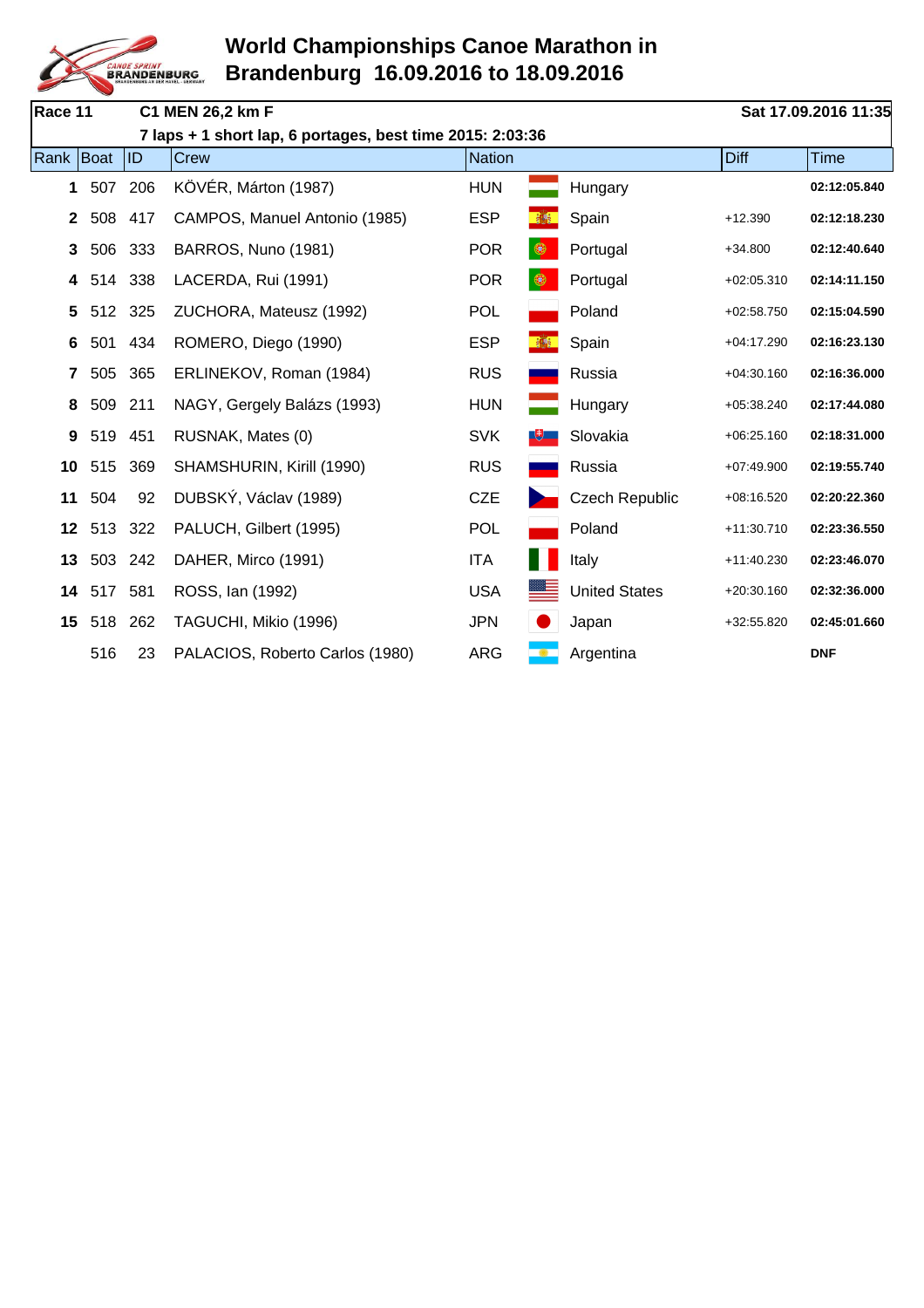

| Race 12      |     |         | K1 MEN 29,8 km F                                          |               |              |                       |              | Sat 17.09.2016 14:45 |
|--------------|-----|---------|-----------------------------------------------------------|---------------|--------------|-----------------------|--------------|----------------------|
|              |     |         | 8 laps + 1 short lap, 7 portages, best time 2015: 2:02:06 |               |              |                       |              |                      |
| Rank Boat    |     | ID      | Crew                                                      | <b>Nation</b> |              |                       | Diff         | <b>Time</b>          |
| 1            | 567 | 391     | MC GREGOR, Hank (1978)                                    | <b>RSA</b>    | ➢            | South Africa          |              | 02:20:11.662         |
| $\mathbf{2}$ | 565 | 387     | BIRKETT, Andrew (1990)                                    | <b>RSA</b>    |              | South Africa          | $+01.046$    | 02:20:12.708         |
| 3            | 569 | 340     | RAMALHO, José (1982)                                      | <b>POR</b>    | $\bigcirc$   | Portugal              | $+01.664$    | 02:20:13.326         |
| 4            | 568 | 198     | BOROS, Adrián (1990)                                      | <b>HUN</b>    |              | Hungary               | $+02.320$    | 02:20:13.982         |
| 5            | 566 | 414     | ALONSO, Ivan (1985)                                       | <b>ESP</b>    | 攝            | Spain                 | $+02.418$    | 02:20:14.080         |
| 6            | 551 | 302     | MINDE, Morten (1991)                                      | <b>NOR</b>    | ╬            | Norway                | $+28.079$    | 02:20:39.741         |
| 7            | 563 | 336     | FARIA, Alfredo (1989)                                     | <b>POR</b>    | ◈            | Portugal              | $+30.254$    | 02:20:41.916         |
| 8            | 570 | 89      | ADAM, Jakub (1986)                                        | <b>CZE</b>    |              | <b>Czech Republic</b> | $+39.288$    | 02:20:50.950         |
| 9            | 574 | 426     | MERCHAN, Emilio (1976)                                    | <b>ESP</b>    |              | Spain                 | $+42.588$    | 02:20:54.250         |
| 10           | 577 | 224     | WATKINS, Barry (1989)                                     | <b>IRL</b>    |              | Ireland               | $+57.498$    | 02:21:09.160         |
| 11           | 573 | 601     | HEILINGER, Andreas (1990)                                 | <b>GER</b>    |              | Germany               | $+01:10.698$ | 02:21:22.360         |
| 12           | 584 | 47      | LEVERETT, Michael (1971)                                  | <b>AUS</b>    | ्<br>भ≪<br>क | Australia             | $+01:40.538$ | 02:21:52.200         |
| 13           | 553 | 250     | VINCENZI, Filippo (1992)                                  | <b>ITA</b>    |              | Italy                 | $+01:41.978$ | 02:21:53.640         |
| 14           | 580 | 278     | BAKEL, VAN, Joep (1982)                                   | <b>NED</b>    |              | Netherlands           | $+01:42.608$ | 02:21:54.270         |
| 15           | 578 | 195     | ARANYOSI, Gábor (1991)                                    | <b>HUN</b>    |              | Hungary               | $+02:12.998$ | 02:22:24.660         |
| 16           | 564 | 245     | GRAZIANI, Matteo (1988)                                   | <b>ITA</b>    |              | Italy                 | $+02:16.618$ | 02:22:28.280         |
| 17           | 555 | 378     | HOLPERT, Ervin (1986)                                     | <b>SRB</b>    | $\mathbb{R}$ | Serbia                | $+02:54.978$ | 02:23:06.640         |
| 18           | 571 | 170     | MOULE, Keith (1980)                                       | <b>GBR</b>    | ŽК           | <b>Great Britain</b>  | $+02:55.458$ | 02:23:07.120         |
| 19           | 557 | 114     | BLACH, Nicolai (1988)                                     | <b>DEN</b>    |              | Denmark               | $+04:09.608$ | 02:24:21.270         |
| 20           | 582 | 46      | KIPPIN, Joshua (1990)                                     | <b>AUS</b>    | त्रँहे.∵     | Australia             | $+06:12.498$ | 02:26:24.160         |
| 21           | 554 | 116     | FRIDERICHSEN, Martin Møller (1992)                        | <b>DEN</b>    |              | Denmark               | $+06:25.258$ | 02:26:36.920         |
| 22           |     | 558 364 | CHERVOV, Nikolay (1991)                                   | <b>RUS</b>    |              | Russia                | $+06:46.048$ | 02:26:57.710         |
| 23           |     | 562 324 | SIWIEC, Slawomir (1992)                                   | <b>POL</b>    |              | Poland                | +07:23.828   | 02:27:35.490         |
| 24           | 572 | 91      | DAVIDEK, Pavel (1987)                                     | CZE           |              | <b>Czech Republic</b> | $+07:24.078$ | 02:27:35.740         |
| 25           | 559 | 222     | EGAN, Peter (1979)                                        | <b>IRL</b>    |              | Ireland               | $+09:46.518$ | 02:29:58.180         |
| 26           | 552 | 72      | VERDUYCKT, Erik (1967)                                    | <b>BEL</b>    |              | Belgium               | $+09:46.978$ | 02:29:58.640         |
| 27           | 579 | 27      | SALVO, Matías Nicolás (1994)                              | <b>ARG</b>    |              | Argentina             | +09:49.248   | 02:30:00.910         |
| 28           | 587 | 453     | ZAKRAJSEK, Jost (0)                                       | <b>SLO</b>    |              | Slovenia              | +11:14.228   | 02:31:25.890         |
| 29           | 575 | 580     | DOSTAL, Mike (1978)                                       | <b>USA</b>    |              | <b>United States</b>  | $+14:16.828$ | 02:34:28.490         |
| 30           | 586 | 457     | BERGER, Daniel (1997)                                     | <b>GER</b>    |              | Germany               | +16:47.978   | 02:36:59.640         |
| 31           | 585 | 554     | HLOTOV, Dmytro (0)                                        | <b>UKR</b>    |              | Ukraine               | +19:54.538   | 02:40:06.200         |
| 32           | 583 | 260     | GOTO, Shuhei (1994)                                       | <b>JPN</b>    |              | Japan                 | $+25:50.808$ | 02:46:02.470         |
|              | 556 | 447     | SVENSSON, Emil (1994)                                     | SWE           |              | Sweden                |              | <b>DNS</b>           |
|              | 560 | 28      | VAZQUEZ, Fernando (1990)                                  | ARG           |              | Argentina             |              | <b>DNF</b>           |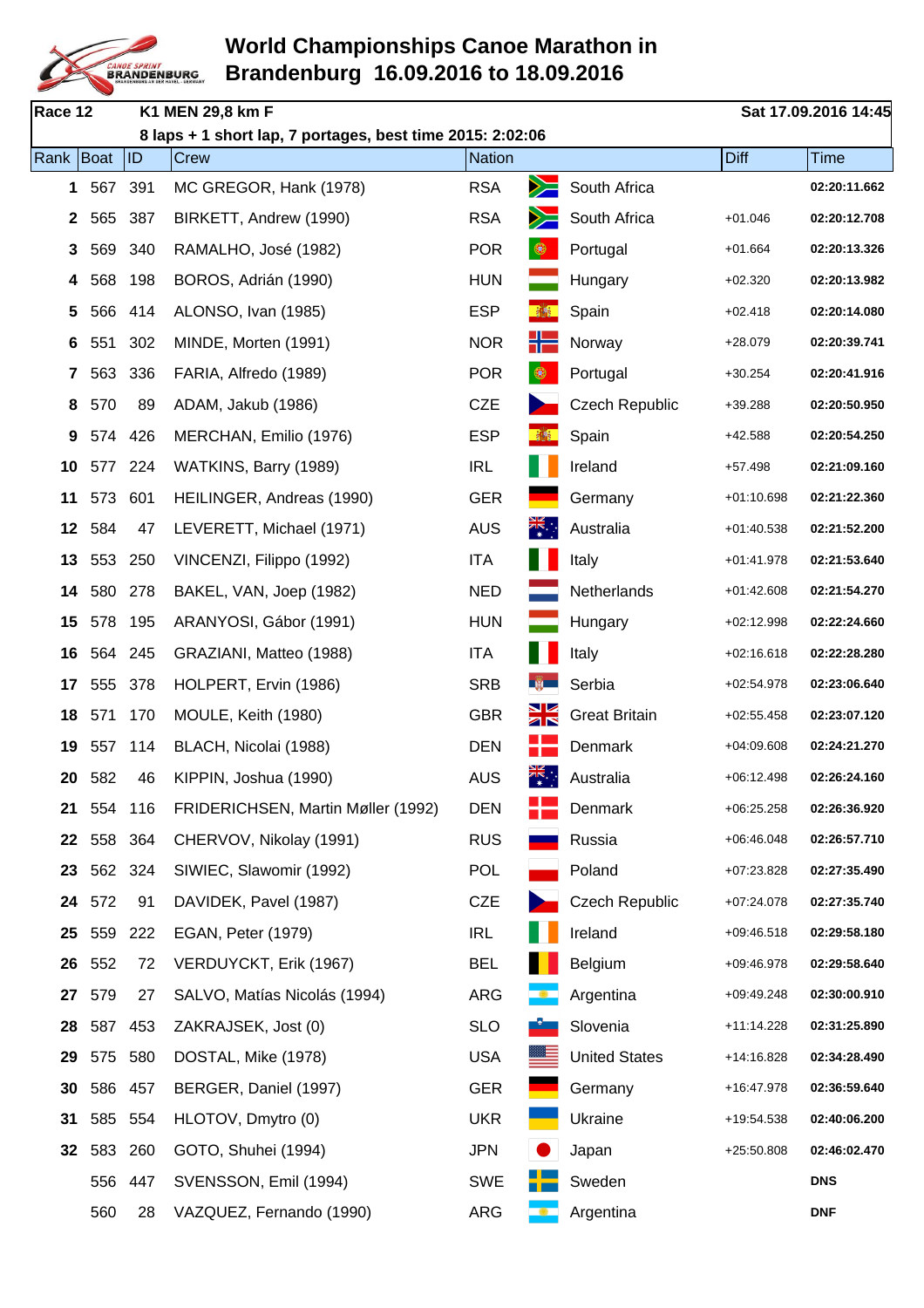

| Rank Boat ID |     |         | <b>Crew</b>               | <b>Nation</b> |                | Diff | Time       |
|--------------|-----|---------|---------------------------|---------------|----------------|------|------------|
|              | 561 |         | 66 COUCKUIT, Robin (1995) | BEL           | <b>Belgium</b> |      | <b>DNF</b> |
|              |     | 576 448 | THORSTENSSON, Emil (1994) | SWE <b>FE</b> | Sweden         |      | <b>DNS</b> |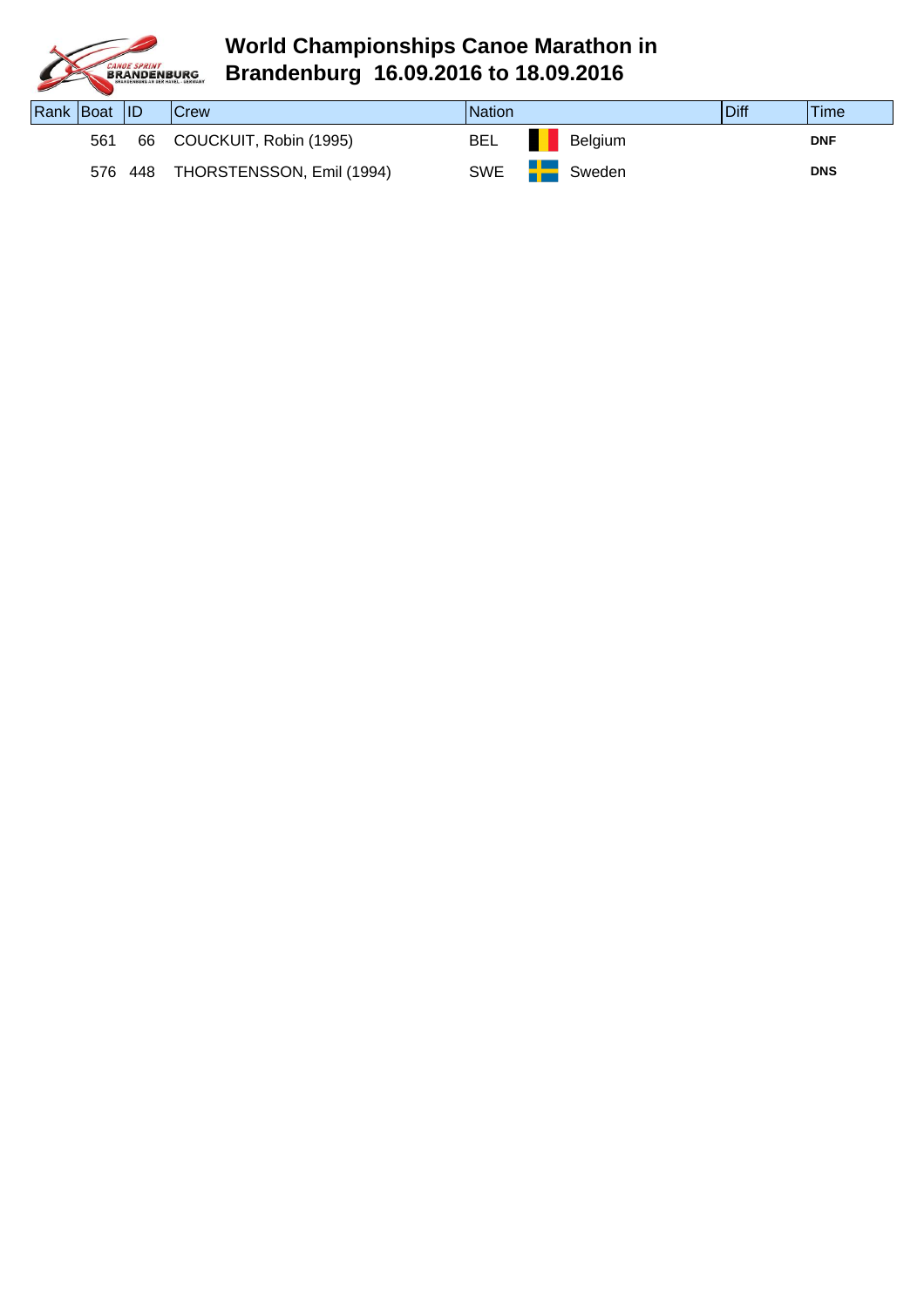

| Race 13        |            |         | K2 MEN JUNIOR 22,6 km F                                   |               |        |                       |              | Sun 18.09.2016 09:00 |
|----------------|------------|---------|-----------------------------------------------------------|---------------|--------|-----------------------|--------------|----------------------|
|                |            |         | 6 laps + 1 short lap, 5 portages, best time 2015: 1:26:23 |               |        |                       |              |                      |
| Rank   Boat    |            | ID      | <b>Crew</b>                                               | <b>Nation</b> |        |                       | <b>Diff</b>  | <b>Time</b>          |
|                | 1 321      | 214     | PETRÓ, Erik (1998)                                        | <b>HUN</b>    |        | Hungary               |              | 01:37:18.700         |
|                |            | 216     | VARGA, Ádám (1999)                                        |               |        |                       |              |                      |
|                | 2 301      | 169     | HARDING, Luke (1998)                                      | <b>GBR</b>    |        | Great Britain         | $+01.410$    | 01:37:20.110         |
|                |            | 168     | GREGORY, Magnus (1998)                                    |               |        |                       |              |                      |
| 3              | 323        | 201     | ERDÖSSY, Csaba (1998)                                     | <b>HUN</b>    |        | Hungary               | $+06.240$    | 01:37:24.940         |
|                |            | 209     | MAYER, Keán (1998)                                        |               |        |                       |              |                      |
| 4              | 303        | 335     | CRUZ, Nuno (1998)                                         | <b>POR</b>    | ⊛      | Portugal              | $+01:04.070$ | 01:38:22.770         |
|                |            | 337     | FERREIRA, Luis (1998)                                     |               |        |                       |              |                      |
| 5              | 324        | 390     | KEELING, Mark (1998)                                      | <b>RSA</b>    | $\geq$ | South Africa          | $+01:12.710$ | 01:38:31.410         |
|                |            | 395     | VAN DER WESTHUIZEN, Jean (1998)                           |               |        |                       |              |                      |
| 6              | 305        | 26      | RODRIGUEZ, Agustin (1998)                                 | <b>ARG</b>    |        | Argentina             | $+02:09.130$ | 01:39:27.830         |
|                |            | 25      | RANEDO, Joaquin (1998)                                    |               |        |                       |              |                      |
| $\overline{7}$ | 306        | 98      | STEJSKAL, Jakub (1998)                                    | <b>CZE</b>    |        | <b>Czech Republic</b> | $+03:26.440$ | 01:40:45.140         |
|                |            | 97      | SOBISEK, Martin (1998)                                    |               |        |                       |              |                      |
| 8              | 322        | 21      | MALAVAL, Joaquín (1998)                                   | ARG           |        | Argentina             | $+03:45.190$ | 01:41:03.890         |
|                |            | 20      | MALAVAL, Matías (1998)                                    |               |        |                       |              |                      |
| 9              | 320        | 119     | KRISTENSEN, Emil Skovgaard (1998)                         | <b>DEN</b>    |        | Denmark               | $+04:34.310$ | 01:41:53.010         |
|                |            | 120     | LIND, Rasmus Brandenhof (1998)                            |               |        |                       |              |                      |
| 10             | 312        | 236     | ANGRISANI, Stefano (1998)                                 | <b>ITA</b>    |        | Italy                 | $+04:57.386$ | 01:42:16.086         |
|                |            | 249     | VIANOLI, Davide (1998)                                    |               |        |                       |              |                      |
| 11             | 308        | 117     | HANSEN, Karl Find (1998)                                  | <b>DEN</b>    |        | Denmark               | $+04:57.412$ | 01:42:16.112         |
|                |            | 121     | MADSEN, Rasmus (1998)                                     |               |        |                       |              |                      |
|                | 12 318 571 |         | RIABOV, Valerii (1999)                                    | <b>UKR</b>    |        | Ukraine               | $+05:14.690$ | 01:42:33.390         |
|                |            | 567     | KRAVCHUK, Serhii (1999)                                   |               |        |                       |              |                      |
|                | 13 317     | 605     | KRAFT, Benedikt (1998)                                    | <b>GER</b>    |        | Germany               | $+05:18.050$ | 01:42:36.750         |
|                |            | 616     | TROCHA, Eric (1998)                                       |               |        |                       |              |                      |
|                | 14 309     | 419     | CAPÍN, Francisco (1998)                                   | <b>ESP</b>    | 林村     | Spain                 | +06:06.690   | 01:43:25.390         |
|                |            | 427     | MIGOYA, David (1998)                                      |               |        |                       |              |                      |
| 15             |            | 307 394 | PREYSER, Zachery (1998)                                   | <b>RSA</b>    | $\geq$ | South Africa          | $+06:09.150$ | 01:43:27.850         |
|                |            | 388     | HART, Ulvard (2001)                                       |               |        |                       |              |                      |
| 16             | 304        | 603     | HEUSER, Tobias (2000)                                     | <b>GER</b>    |        | Germany               | $+06:12.690$ | 01:43:31.390         |
|                |            | 606     | LÜCK, Sebsatian (1998)                                    |               |        |                       |              |                      |
|                | 17 302 415 |         | ALONSO, Carlos (1998)                                     | <b>ESP</b>    |        | Spain                 | $+06:17.690$ | 01:43:36.390         |
|                |            | 429     | MUÑOZ, Rubén (1999)                                       |               |        |                       |              |                      |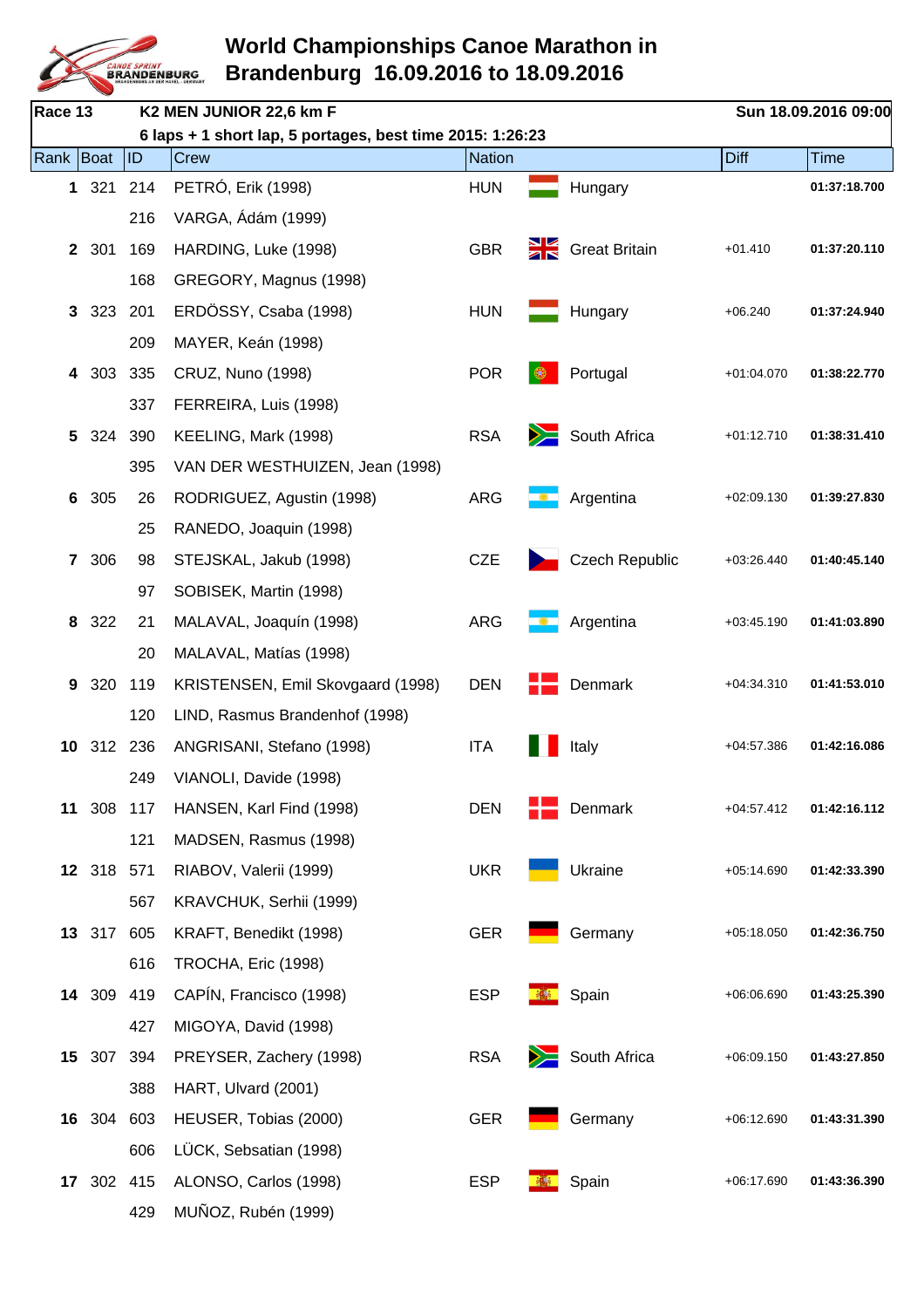

| Rank Boat       |     | ID      | Crew                           | <b>Nation</b> |                      |             | <b>Diff</b>  | <b>Time</b>  |
|-----------------|-----|---------|--------------------------------|---------------|----------------------|-------------|--------------|--------------|
| 18              | 314 | 289     | THOMPSON, Quaid (1998)         | <b>NZL</b>    | XK.,                 | New Zealand | $+07:00.300$ | 01:44:19.000 |
|                 |     | 287     | FERKINS, Zac (1998)            |               |                      |             |              |              |
| 19              | 311 | 301     | LOTHE, Thomas (1998)           | <b>NOR</b>    | ۲۲                   | Norway      | $+08:19.450$ | 01:45:38.150 |
|                 |     | 299     | EIDE, Gunnar Nydal (2000)      |               |                      |             |              |              |
| 20              | 310 | 570     | PYLYPAKA, Artur (1999)         | <b>UKR</b>    |                      | Ukraine     | $+09:29.690$ | 01:46:48.390 |
|                 |     | 562     | BREZITSKYI, Vitalii (1999)     |               |                      |             |              |              |
| 21              | 325 | 454     | KARAS, Peter (0)               | <b>SLO</b>    |                      | Slovenia    | +12:36.870   | 01:49:55.570 |
|                 |     | 455     | FRANCA, David (0)              |               |                      |             |              |              |
| 22 <sub>2</sub> | 316 | 45      | INGUANTI, David (1998)         | <b>AUS</b>    | $\frac{1}{\sqrt{N}}$ | Australia   | $+12:38.350$ | 01:49:57.050 |
|                 |     | 43      | GRAVES, Matthew (1998)         |               |                      |             |              |              |
| 23              |     | 315 317 | BYRDEK, Dawid (1999)           | <b>POL</b>    |                      | Poland      | +15:36.970   | 01:52:55.670 |
|                 |     | 321     | MORAWSKI, Piotr (1999)         |               |                      |             |              |              |
| 24              | 313 | 353     | OLARU, Bogdan-Alexandru (2001) | <b>ROU</b>    |                      | Romania     | $+17:09.400$ | 01:54:28.100 |
|                 |     | 354     | SABAU, Ioan Iosif (2000)       |               |                      |             |              |              |
|                 | 319 | 445     | ANDERSSON, Anton (1998)        | <b>SWE</b>    |                      | Sweden      |              | <b>DNS</b>   |
|                 |     | 449     | VEDEBRAND, Adam (1998)         |               |                      |             |              |              |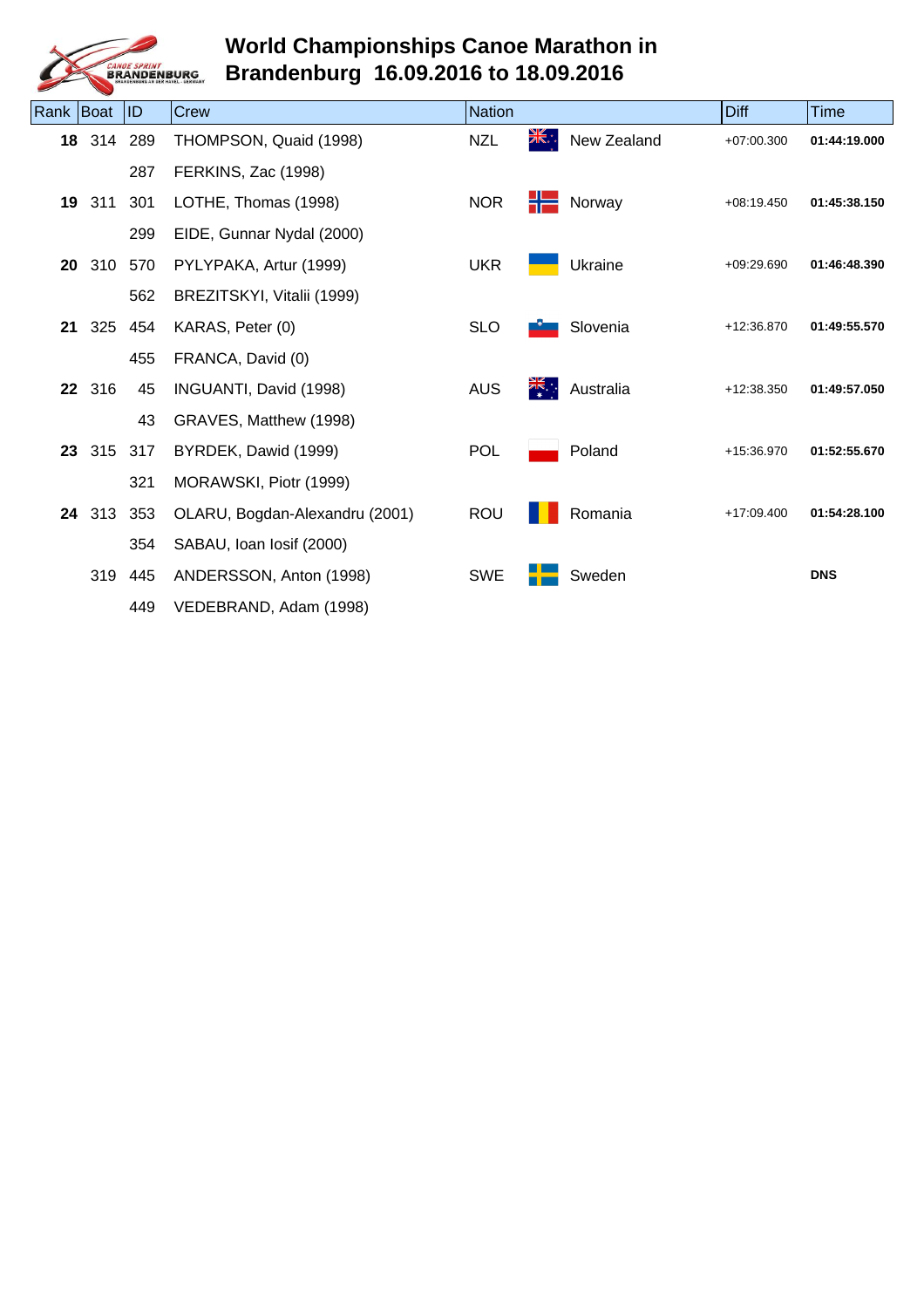

| Race 14      |            |           | C2 MEN JUNIOR 19 km F                                     |               |   |          |              | Sun 18.09.2016 09:05 |
|--------------|------------|-----------|-----------------------------------------------------------|---------------|---|----------|--------------|----------------------|
|              |            |           | 5 laps + 1 short lap, 4 portages, best time 2015: 1:24:16 |               |   |          |              |                      |
| Rank   Boat  |            | <b>ID</b> | Crew                                                      | <b>Nation</b> |   |          | <b>Diff</b>  | <b>Time</b>          |
|              | 1 409      | 207       | LACZÓ, Dániel (1998)                                      | <b>HUN</b>    |   | Hungary  |              | 01:31:42.660         |
|              |            | 196       | BAKÓ, Tamás (1998)                                        |               |   |          |              |                      |
| $\mathbf{2}$ | 410        | 205       | KOSZNOVSZKI, Gergely Zoltán (1998)                        | <b>HUN</b>    |   | Hungary  | $+33.400$    | 01:32:16.060         |
|              |            | 194       | ADOLF, Balázs (1999)                                      |               |   |          |              |                      |
| 3            | 411        | 339       | MACIEL, Sérgio (1998)                                     | <b>POR</b>    |   | Portugal | $+02:05.550$ | 01:33:48.210         |
|              |            | 332       | APURA, Marco (1998)                                       |               |   |          |              |                      |
| 4            | 412 318    |           | CYBULA, Mateusz (1999)                                    | <b>POL</b>    |   | Poland   | $+04:12.030$ | 01:35:54.690         |
|              |            | 323       | PIOTROWICZ, Patryk (1999)                                 |               |   |          |              |                      |
| 5            | 404        | 607       | MODE, Jonas (1999)                                        | <b>GER</b>    |   | Germany  | $+05:14.440$ | 01:36:57.100         |
|              |            | 602       | HEINE, Arved (1999)                                       |               |   |          |              |                      |
| 6            | 405        | 271       | OZOLS, Matiss (2000)                                      | LAT           |   | Latvia   | $+06:10.460$ | 01:37:53.120         |
|              |            | 270       | LAGZDINS, Roberts (1999)                                  |               |   |          |              |                      |
|              | 7 407      | 334       | COELHO, Ricardo (1998)                                    | <b>POR</b>    | ⊛ | Portugal | $+07:11.290$ | 01:38:53.950         |
|              |            | 342       | SILVA, Duarte (1999)                                      |               |   |          |              |                      |
| 8            | 406        | 564       | DIHTIAR, Vladyslav (1999)                                 | <b>UKR</b>    |   | Ukraine  | +10:00.240   | 01:41:42.900         |
|              |            | 565       | KHANCHEVSKYI, Yaroslav (1998)                             |               |   |          |              |                      |
| 9            | 403        | 418       | CAÑÓN RAMOS, Carlos (1999)                                | <b>ESP</b>    |   | Spain    | +10:41.970   | 01:42:24.630         |
|              |            | 422       | GARCÍA, Yerai (1999)                                      |               |   |          |              |                      |
|              | 10 401 247 |           | SERAFINI, Davide (1999)                                   | <b>ITA</b>    |   | Italy    | +10:54.610   | 01:42:37.270         |
|              |            | 244       | FONSI, Luigi (1998)                                       |               |   |          |              |                      |
| 11           | 408        | 428       | MORENO, David (1999)                                      | <b>ESP</b>    |   | Spain    | +13:37.150   | 01:45:19.810         |
|              |            | 436       | SANTIAGO HENARES, Sergio (1998)                           |               |   |          |              |                      |
|              | 402        | 599       | BENECKE, Roar (2000)                                      | <b>GER</b>    |   | Germany  |              | <b>DNF</b>           |
|              |            | 604       | HINZ, Tom-Lucas (2001)                                    |               |   |          |              |                      |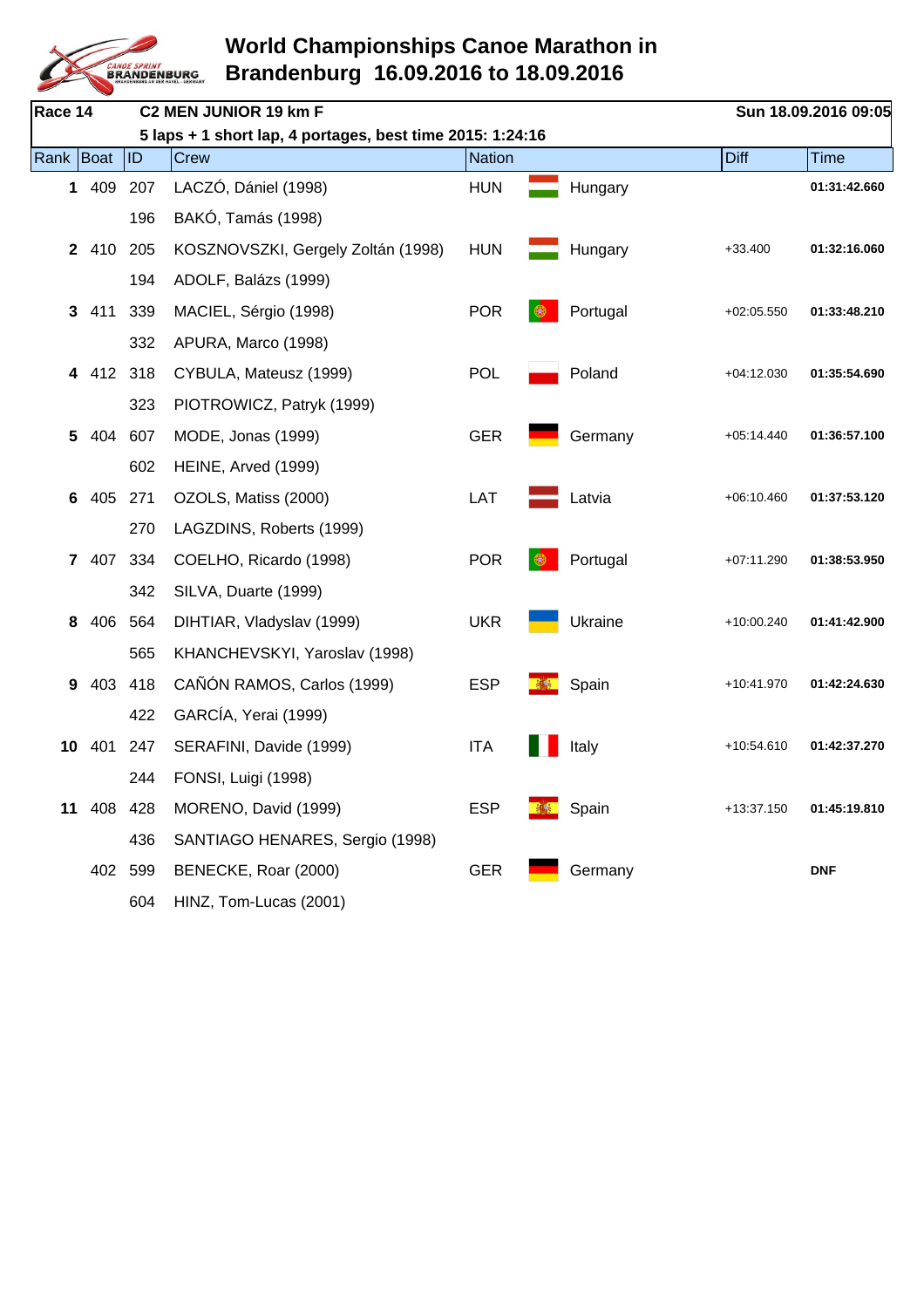

| Race 15      |            |           | K2 WOMEN 26,2 km F                                        |               |                 |                          |              | Sun 18.09.2016 11:30 |
|--------------|------------|-----------|-----------------------------------------------------------|---------------|-----------------|--------------------------|--------------|----------------------|
|              |            |           | 7 laps + 1 short lap, 6 portages, best time 2015: 1:50:43 |               |                 |                          |              |                      |
| Rank   Boat  |            | <b>ID</b> | Crew                                                      | <b>Nation</b> |                 |                          | Diff         | <b>Time</b>          |
| $\mathbf 1$  | 608        | 181       | BARA, Alexandra (1987)                                    | <b>HUN</b>    |                 | Hungary                  |              | 02:02:09.650         |
|              |            | 183       | CSAY, Renáta (1977)                                       |               |                 |                          |              |                      |
| $\mathbf{2}$ | 603        | 386       | WARD, Jenna (1993)                                        | <b>RSA</b>    | $\geq$          | South Africa             | $+01.950$    | 02:02:11.600         |
|              |            | 383       | PURCHASE, Kyeta (1998)                                    |               |                 |                          |              |                      |
| 3            | 617        | 189       | MIHALIK, Sára Anna (1996)                                 | <b>HUN</b>    |                 | Hungary                  | $+22.250$    | 02:02:31.900         |
|              |            | 184       | GICZY, Zsófia (1993)                                      |               |                 |                          |              |                      |
| 4            | 604        | 55        | BROEKX, Lize (1992)                                       | <b>BEL</b>    |                 | Belgium                  | $+34.730$    | 02:02:44.380         |
|              |            | 58        | PETERS, Hermien (1994)                                    |               |                 |                          |              |                      |
| 5            | 615        | 86        | HROCHOVA, Lenka (1981)                                    | <b>CZE</b>    |                 | <b>Czech Republic</b>    | $+01:14.230$ | 02:03:23.880         |
|              |            | 88        | KOZISKOVA, Anna (1986)                                    |               |                 |                          |              |                      |
| 6            | 607        | 160       | BROUGHTON, Lizzie (1988)                                  | <b>GBR</b>    |                 | <b>Signal Strition</b>   | $+03:39.410$ | 02:05:49.060         |
|              |            | 161       | LAMPH, Fay (1988)                                         |               |                 |                          |              |                      |
| $\mathbf{7}$ | 601        | 405       | FIGUERAS, Aurora (1990)                                   | <b>ESP</b>    |                 | Spain                    | $+04:14.220$ | 02:06:23.870         |
|              |            | 401       | BARRIOS, Eva (1989)                                       |               |                 |                          |              |                      |
| 8            | 664        | 162       | LANE, Alexandra (1994)                                    | <b>GBR</b>    |                 | <b>SIZ</b> Great Britain | $+04:41.950$ | 02:06:51.600         |
|              |            | 165       | REES-CLARK, Samantha (1995)                               |               |                 |                          |              |                      |
| 9            | 616        | 233       | CICALI, Stefania (1987)                                   | <b>ITA</b>    |                 | Italy                    | $+06:00.000$ | 02:08:09.650         |
|              |            | 232       | CICALI, Susanna (1992)                                    |               |                 |                          |              |                      |
| 10           | 614        | 298       | SPIKKELAND, Kristiane (1995)                              | <b>NOR</b>    |                 | Norway                   | $+06:12.340$ | 02:08:21.990         |
|              |            | 297       | SLETSJOEE, Anna (1997)                                    |               |                 |                          |              |                      |
|              | 11 605     | 35        | ABRAHAM, Reka (1985)                                      | <b>AUS</b>    |                 | Australia                | $+09:10.730$ | 02:11:20.380         |
|              |            | 40        | YOUNG, Penelope (1995)                                    |               |                 |                          |              |                      |
|              | 12 602     | 404       | FERNANDEZ, Estefania (1996)                               | <b>ESP</b>    | <b>Property</b> | Spain                    | +10:34.600   | 02:12:44.250         |
|              |            | 413       | VILLACE, Nuria (1990)                                     |               |                 |                          |              |                      |
|              | 13 611     | 591       | BUSCH, Antonia (1996)                                     | <b>GER</b>    |                 | Germany                  | +11:23.880   | 02:13:33.530         |
|              |            | 596       | MEDERT, Tabea (1994)                                      |               |                 |                          |              |                      |
|              | 14 612 255 |           | KOMODA, Haruka (1996)                                     | <b>JPN</b>    |                 | Japan                    | +11:32.540   | 02:13:42.190         |
|              |            | 256       | MORIYAMA, Moe (1997)                                      |               |                 |                          |              |                      |
| 15           | 613        | 361       | AVERKINA, Valeriia (1998)                                 | <b>RUS</b>    |                 | Russia                   | +22:32.730   | 02:24:42.380         |
|              |            | 360       | ANDINA, Alisa (1996)                                      |               |                 |                          |              |                      |
|              | 609        | 11        | COLLUEQUE, Maria Cecilia (1983)                           | <b>ARG</b>    |                 | Argentina                |              | <b>DNF</b>           |
|              |            | 13        | IBAÑEZ, Lorena (1983)                                     |               |                 |                          |              |                      |
|              | 610        | 105       | HANSEN, Henriette Engel (1982)                            | <b>DEN</b>    |                 | Denmark                  |              | <b>DNF</b>           |
|              |            | 107       | NYVANG, Bolette (1997)                                    |               |                 |                          |              |                      |
|              |            |           |                                                           |               |                 |                          |              |                      |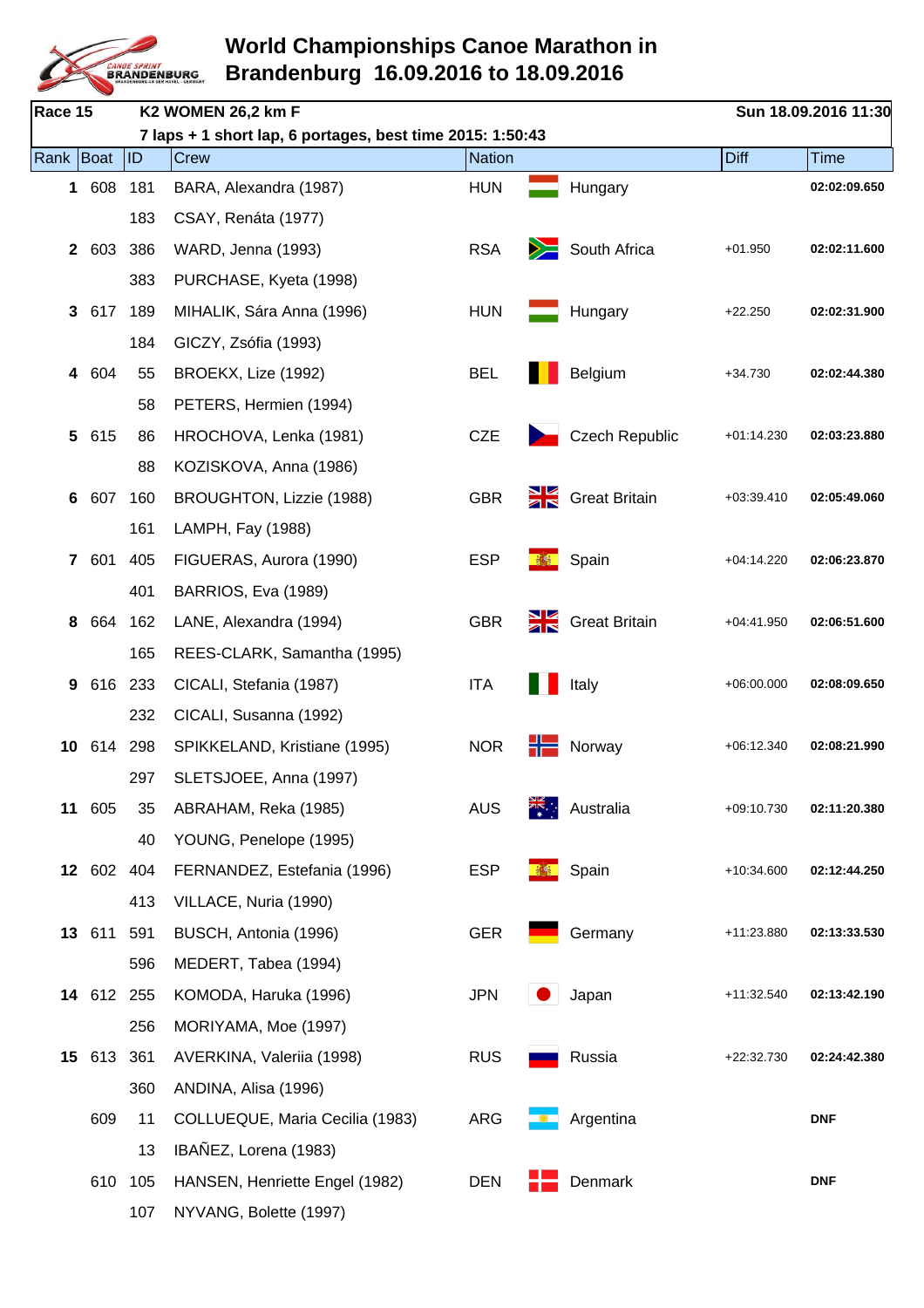

| Rank Boat |     | $\blacksquare$ | Crew                   | <b>Nation</b> |        | Diff | 'Time      |
|-----------|-----|----------------|------------------------|---------------|--------|------|------------|
|           | 618 | 440            | ANDERSSON, Emma (1987) | <b>SWE</b>    | Sweden |      | <b>DNF</b> |

443 SEGER, Julia (1995)

| Race 16        |       |         | C2 MEN 26,2 km F                                          |               |                       |              | Sun 18.09.2016 11:33 |
|----------------|-------|---------|-----------------------------------------------------------|---------------|-----------------------|--------------|----------------------|
|                |       |         | 7 laps + 1 short lap, 6 portages, best time 2015: 1:53:48 |               |                       |              |                      |
| Rank Boat      |       | ID)     | Crew                                                      | <b>Nation</b> |                       | Diff         | <b>Time</b>          |
|                | 1 653 | 206     | KÖVÉR, Márton (1987)                                      | <b>HUN</b>    | Hungary               |              | 02:05:27.190         |
|                |       | 199     | DÓCZÉ, Ádám (1992)                                        |               |                       |              |                      |
| $\mathbf{2}$   | 660   | 421     | FERRO, Ramon (1978)                                       | <b>ESP</b>    | Spain                 | $+33.000$    | 02:06:00.190         |
|                |       | 424     | GRAÑA, Oscar (1976)                                       |               |                       |              |                      |
| 3              | 656   | 204     | KOLESZÁR, Zoltán (1997)                                   | <b>HUN</b>    | Hungary               | $+01:14.130$ | 02:06:41.320         |
|                |       | 200     | DÓRI, Bence Balázs (1996)                                 |               |                       |              |                      |
|                | 4 658 | 325     | ZUCHORA, Mateusz (1992)                                   | <b>POL</b>    | Poland                | $+02:09.810$ | 02:07:37.000         |
|                |       | 316     | BORGIEL, Mateusz (1997)                                   |               |                       |              |                      |
| 5              | 655   | 417     | CAMPOS, Manuel Antonio (1985)                             | <b>ESP</b>    | Spain                 | $+02:48.150$ | 02:08:15.340         |
|                |       | 435     | SÁNCHEZ SÁNCHEZ, José Manuel<br>(1984)                    |               |                       |              |                      |
| 6              | 661   | 319     | GLUZA, Patryk (1995)                                      | <b>POL</b>    | Poland                | $+03:31.140$ | 02:08:58.330         |
|                |       | 320     | KOSTENSKI, Szymon (1995)                                  |               |                       |              |                      |
| $\overline{7}$ | 663   | 96      | RUSO, Vojtech (1992)                                      | <b>CZE</b>    | <b>Czech Republic</b> | $+04:45.860$ | 02:10:13.050         |
|                |       | 90      | BREZINA, Jakub (1993)                                     |               |                       |              |                      |
| 8              |       | 662 572 | SHAPOVAL, Andrii (1993)                                   | <b>UKR</b>    | Ukraine               | $+06.51.840$ | 02:12:19.030         |
|                |       | 568     | LEVCHENKO, Oleksandr (1987)                               |               |                       |              |                      |
| 9              | 654   | 608     | MUELLER, Michael (1993)                                   | <b>GER</b>    | Germany               | +08:00.290   | 02:13:27.480         |
|                |       | 600     | GEBHARDT, Felix (1997)                                    |               |                       |              |                      |
| 10             | 651   | 368     | PETROV, Pavel (1987)                                      | <b>RUS</b>    | Russia                | $+09:23.850$ | 02:14:51.040         |
|                |       | 366     | FEDOSENKO, Vladimir (1990)                                |               |                       |              |                      |
| 11             | 657   | 367     | NELOVKO, Sergei (1991)                                    | <b>RUS</b>    | Russia                | +14:55.850   | 02:20:23.040         |
|                |       | 363     | BOVDURETS, Alexey (1993)                                  |               |                       |              |                      |
|                | 652   | 563     | DAVYDOV, Denys (1996)                                     | <b>UKR</b>    | Ukraine               |              | <b>DNF</b>           |
|                |       | 560     | BALANDIN, Artem (1994)                                    |               |                       |              |                      |
|                | 659   | 333     | BARROS, Nuno (1981)                                       | <b>POR</b>    | Portugal              |              | <b>DNF</b>           |
|                |       | 338     | LACERDA, Rui (1991)                                       |               |                       |              |                      |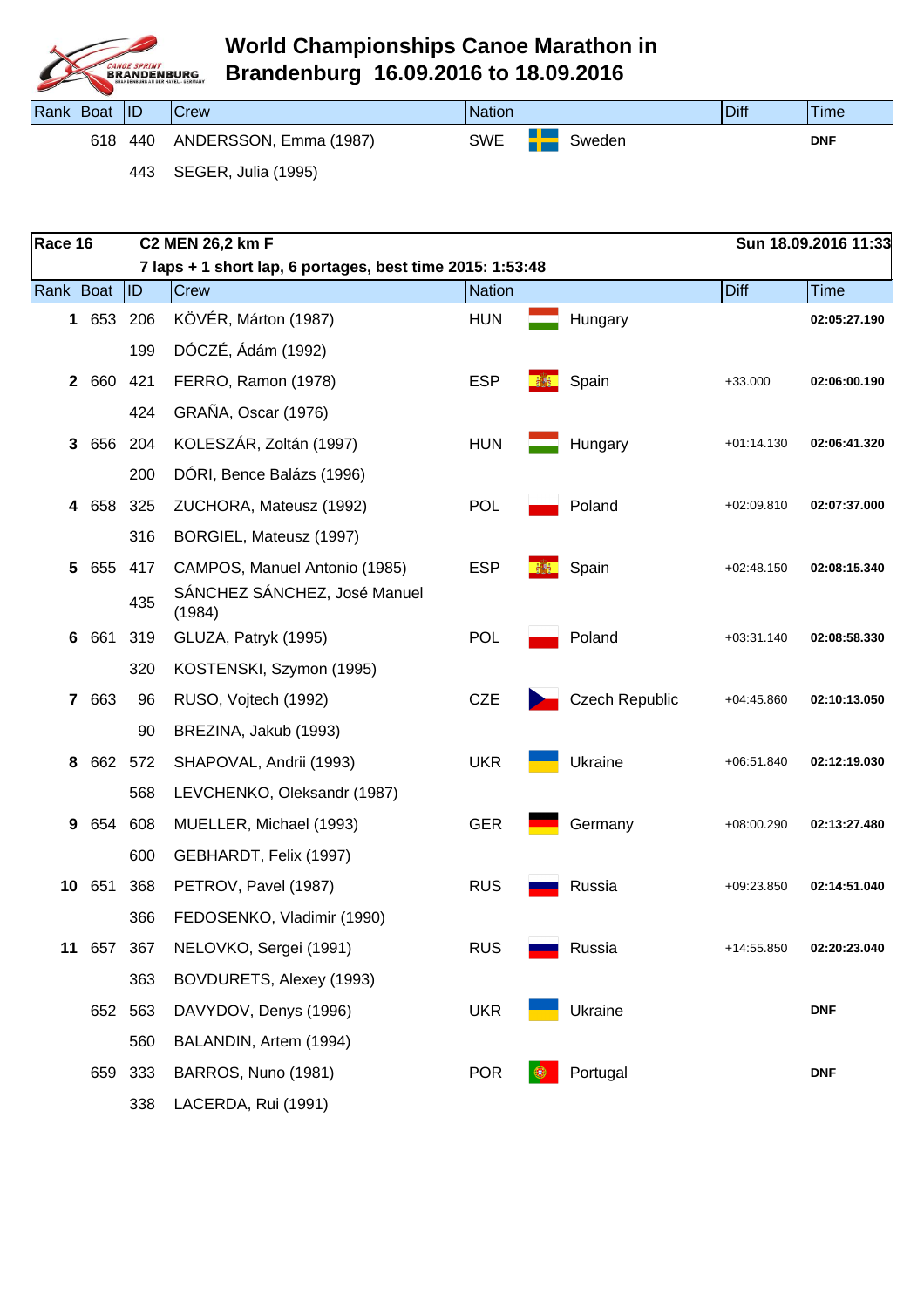

| Race 17     |            |         | K2 MEN 29,8 km F                                          |               |        |                       |              | Sun 18.09.2016 14:30 |
|-------------|------------|---------|-----------------------------------------------------------|---------------|--------|-----------------------|--------------|----------------------|
|             |            |         | 8 laps + 1 short lap, 7 portages, best time 2015: 1:54:08 |               |        |                       |              |                      |
| Rank   Boat |            | ID      | Crew                                                      | <b>Nation</b> |        |                       | <b>Diff</b>  | <b>Time</b>          |
|             | 1 724      | 391     | MC GREGOR, Hank (1978)                                    | <b>RSA</b>    | $\geq$ | South Africa          |              | 02:06:28.698         |
|             |            | 392     | MOCKE, Jasper (1985)                                      |               |        |                       |              |                      |
|             | 2 719      | 198     | BOROS, Adrián (1990)                                      | <b>HUN</b>    |        | Hungary               | $+00.442$    | 02:06:29.140         |
|             |            | 215     | SOLTI, László (1993)                                      |               |        |                       |              |                      |
| 3           | 710        | 389     | HATTINGH, Louis (1996)                                    | <b>RSA</b>    |        | South Africa          | $+00.748$    | 02:06:29.446         |
|             |            | 387     | BIRKETT, Andrew (1990)                                    |               |        |                       |              |                      |
| 4           | 721        | 144     | BOULANGER, Stéphane (1987)                                | <b>FRA</b>    |        | France                | $+04.043$    | 02:06:32.741         |
|             |            | 149     | URBAN, Quentin (1988)                                     |               |        |                       |              |                      |
| 5           | 715        | 414     | ALONSO, Ivan (1985)                                       | <b>ESP</b>    |        | Spain                 | $+15.951$    | 02:06:44.649         |
|             |            | 432     | PIÑA ESTEVES, Diego (1986)                                |               |        |                       |              |                      |
| 6           |            | 714 202 | GERE, Bálint (1989)                                       | <b>HUN</b>    |        | Hungary               | $+21.256$    | 02:06:49.954         |
|             |            | 210     | MÉSZÁROS, Márton (1992)                                   |               |        |                       |              |                      |
|             | 7 713      | 147     | LUCAS, Edwin (1986)                                       | <b>FRA</b>    |        | France                | $+22.393$    | 02:06:51.091         |
|             |            | 145     | CANDY, Jérémy (1990)                                      |               |        |                       |              |                      |
| 8           | 723        | 610     | PAUFLER, Sven (1997)                                      | <b>GER</b>    |        | Germany               | $+39.502$    | 02:07:08.200         |
|             |            | 609     | PAUFLER, Marcel (1995)                                    |               |        |                       |              |                      |
| 9           | 708        | 425     | LLORENS, Miguel (1994)                                    | <b>ESP</b>    |        | Spain                 | +01:06.262   | 02:07:34.960         |
|             |            | 431     | PÉREZ, Luis (1990)                                        |               |        |                       |              |                      |
| 10          | 716        | 171     | PENDLE, Timothy (1989)                                    | <b>GBR</b>    | Ж      | <b>Great Britain</b>  | $+01:48.492$ | 02:08:17.190         |
|             |            | 172     | RUTHERFORD, William (1990)                                |               |        |                       |              |                      |
|             | 11 712     | 65      | CORRIJN, Dries (1985)                                     | <b>BEL</b>    |        | Belgium               | $+02:20.212$ | 02:08:48.910         |
|             |            | 69      | PANNECOUCKE, Laurens (1988)                               |               |        |                       |              |                      |
|             | 12 707     | 89      | ADAM, Jakub (1986)                                        | <b>CZE</b>    |        | <b>Czech Republic</b> | $+02:21.852$ | 02:08:50.550         |
|             |            | 95      | ODVARKO, Michael (1979)                                   |               |        |                       |              |                      |
|             | 13 726     | 170     | MOULE, Keith (1980)                                       | <b>GBR</b>    |        | Great Britain         | $+04:35.792$ | 02:11:04.490         |
|             |            | 167     | CHMIEL, Zyggy (1997)                                      |               |        |                       |              |                      |
|             | 14 722 448 |         | THORSTENSSON, Emil (1994)                                 | <b>SWE</b>    |        | Sweden                | $+04:36.882$ | 02:11:05.580         |
|             |            | 447     | SVENSSON, Emil (1994)                                     |               |        |                       |              |                      |
|             | 15 718     | 94      | KOTRC, David (1992)                                       | <b>CZE</b>    |        | <b>Czech Republic</b> | $+04:37.122$ | 02:11:05.820         |
|             |            | 91      | DAVIDEK, Pavel (1987)                                     |               |        |                       |              |                      |
|             | 16 704 619 |         | WÖLKE, Daniel (1991)                                      | <b>GER</b>    |        | Germany               | $+05:02.342$ | 02:11:31.040         |
|             |            | 618     | WÖLKE, Florian (1991)                                     |               |        |                       |              |                      |
|             | 17 702     | 70      | PETERS, William (1992)                                    | <b>BEL</b>    |        | Belgium               | $+05:13.552$ | 02:11:42.250         |
|             |            | 63      | BROEKX, Toon (1991)                                       |               |        |                       |              |                      |